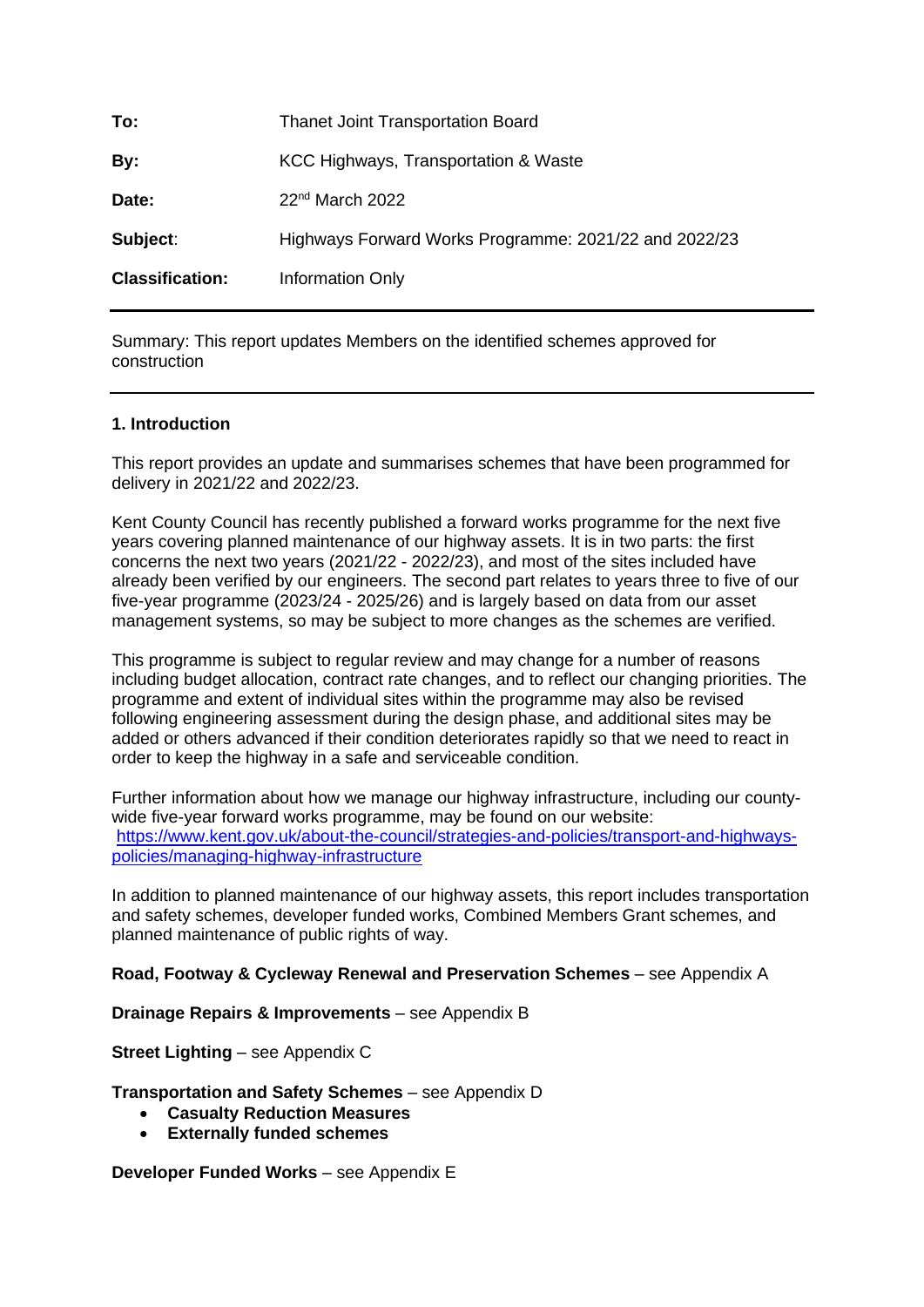**Bridge Works** – see Appendix F

**Traffic Systems** – see Appendix G

#### **Combined Members Grant – Member Highway Fund** – see Appendix H

**Public Rights of Way** – see Appendix I

**Street Works** – see Appendix J

#### **Conclusion**

1. This report is for Members' information.

#### **Contact Officers:**

The following contact officers can be contacted on **03000 418181**

Pauline Harmer **Highway Manager East Kent** Paul Valek Thanet District Manager Alan Casson Strategic Asset Manager Earl Bourner **Drainage Asset Manager** Neill Coppin Structures Operations Team Leader Sue Kinsella Street Light Asset Manager Toby Butler Traffic & Network Solutions Asset Manager Jamie Hare **Development Agreements Manager**<br>
Nikola Floodgate **Nikola Floodgate** Schemes Programme Manager Nikola Floodgate Schemes Programme Manager<br>Andrew Hutchinson Public Rights of Way & Access Andrew Hutchinson **Public Rights of Way & Access Manager**<br>Alison Hews **Public Rights Compliance Manager** Street Works Compliance Manager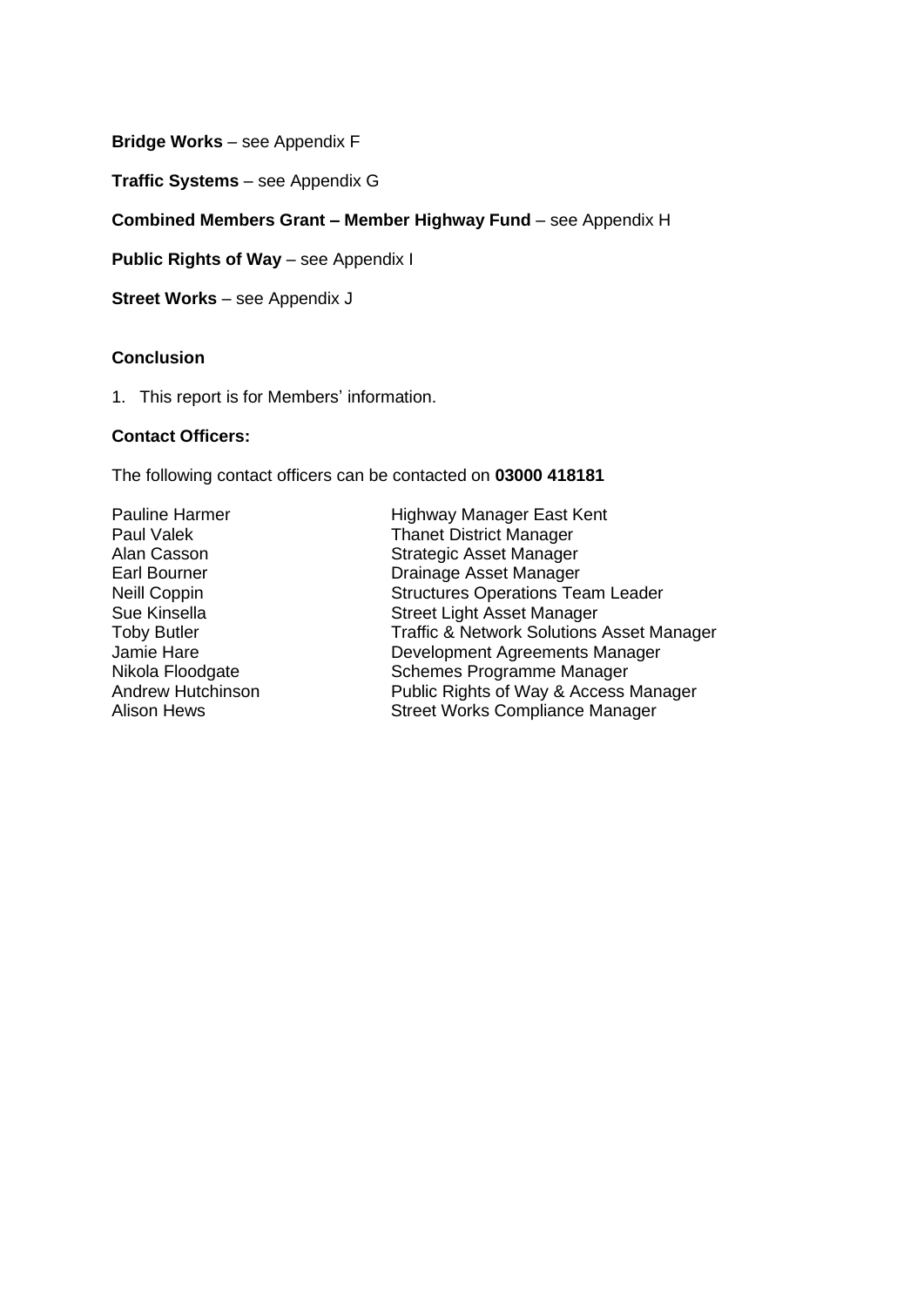# **Appendix A – Road, Footway and Cycleway Renewal and Preservation Scheme**

The delivery of these schemes is weather dependent; should it prove not possible to carry out these works on the planned dates, new dates will be arranged, and the residents will be informed by a letter drop to their homes.

| Road Asset Renewal Schemes - Contact Officer: Byron Lovell       |                                     |                                                                                 |                                     |
|------------------------------------------------------------------|-------------------------------------|---------------------------------------------------------------------------------|-------------------------------------|
| <b>Road Name</b>                                                 | Parish/Town                         | <b>Extent of Works</b>                                                          | <b>Current Status</b>               |
| <b>London Road</b>                                               | Ramsgate                            | 100m Approach to<br>Roundabout with A255                                        | Completed                           |
| <b>College Road</b>                                              | Ramsgate                            | A254 to Yoakley Square                                                          | Completed                           |
| A255 Park Road                                                   | Ramsgate                            | A254 Margate Road to<br>junction with High Street                               | Completed                           |
| B2055 Marine<br>Terrace / A254<br><b>Eaton Road</b>              | Margate                             | B2055 Marine<br>Terrace/A254 Eaton Road                                         | Completed                           |
| A254 Margate Road<br>(Pysons Road<br>Junction)                   | Ramsgate                            | A254 Margate Road HFS<br>sections at junction with<br><b>Pysons Road</b>        | Completed                           |
| <b>Shottendane Road</b>                                          | <b>Birchington</b>                  | From Park Road to<br><b>Manston Road</b>                                        | To be<br>programmed<br>Spring 2022  |
| <b>Manor Road</b>                                                | <b>St Nicholas At Wade</b>          | From Canterbury Road to<br>junction with The Length                             | To be<br>programmed<br>Spring 2022  |
| A255 Ramsgate<br>Road                                            | <b>Broadstairs And St</b><br>Peters | From Park Avenue to<br>Nissan Car Sales Garage                                  | To be<br>programmed<br>Spring 2022  |
| Road Asset Preservation Schemes - Contact Officer: Jonathan Dean |                                     |                                                                                 |                                     |
| <b>Micro Surfacing</b>                                           |                                     |                                                                                 |                                     |
| <b>Road Name</b>                                                 | Parish/Town                         | <b>Extent of Works</b>                                                          | <b>Current Status</b>               |
| <b>SANDWICH ROAD</b>                                             | Ramsgate                            | Foads Lane to A299                                                              | Programmed in<br>March / April 2022 |
| <b>BRADSTOW WAY</b>                                              | <b>Broadstairs</b>                  | whole length                                                                    | Programmed in<br>March / April 2022 |
| <b>CHILTON LANE</b>                                              | Ramsgate                            | whole length                                                                    | Programmed in<br>March / April 2022 |
| <b>QUEEN</b><br><b>ELIZEBETH</b><br><b>AVENUE</b>                | Margate                             | Northdown Road to<br>Northdown Park Road                                        | To Be<br>Programmed                 |
| <b>NORTHDOWN</b><br><b>PARK ROAD</b>                             | Margate                             | Millmead Avenue to<br>Northumberland Avenue                                     | Programmed in<br>March / April 2022 |
| <b>VICTORIA ROAD</b>                                             | Ramsgate                            | Truro Road to High Friction<br>Surface at traffic lights<br>before Hereson Road | Programmed in<br>March / April 2022 |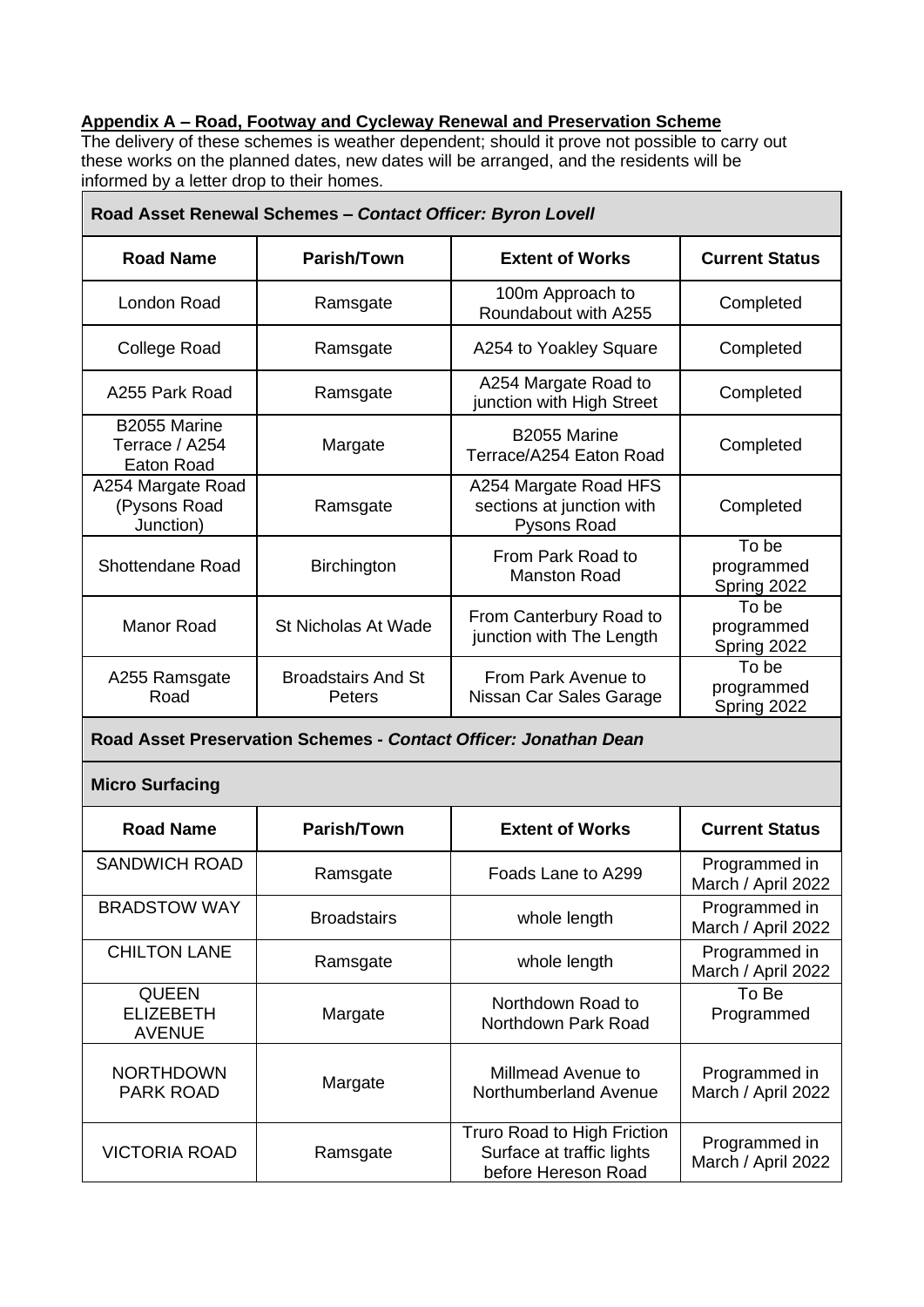| <b>Surface Dressing</b>                   |                            |                                                                                                                                                                                |                                   |
|-------------------------------------------|----------------------------|--------------------------------------------------------------------------------------------------------------------------------------------------------------------------------|-----------------------------------|
| <b>Road Name</b>                          | Parish/Town                | <b>Extent of Works</b>                                                                                                                                                         | <b>Current Status</b>             |
| (A28)<br><b>CANTERBURY</b><br><b>ROAD</b> | <b>St Nicholas At Wade</b> | From Upper Hale (No<br>through road) to joint near<br>speed camera approaching<br>i/w Seamark Road                                                                             | Programmed in<br><b>July 2022</b> |
|                                           |                            | Retread (recycling and re-laying the existing surface material before applying a surface treatment)                                                                            |                                   |
| <b>Road Name</b>                          | Parish/Town                | <b>Extent of Works</b>                                                                                                                                                         | <b>Current Status</b>             |
|                                           |                            | N/A                                                                                                                                                                            |                                   |
|                                           |                            | Footway/Cycleway Asset Renewal & Preservation Schemes - Contact Officer: Neil Tree                                                                                             |                                   |
| <b>Road Name</b>                          | Parish/Town                | <b>Extent of Works</b>                                                                                                                                                         | <b>Current Status</b>             |
| A28 Canterbury<br>Road                    | Westgate-on-Sea            | <b>Footway Reconstruction</b><br>From the Library to the<br>junction with Victoria<br>Avenue (South side)                                                                      | To be designed<br>and programmed  |
| <b>New Cross Street</b>                   | Margate                    | <b>Footway Reconstruction</b><br><b>Exact extents of Red brick</b><br>area to be determined at<br>design stage.                                                                | Works started on<br>site          |
| Newington Road                            | Ramsgate                   | <b>Footway Reconstruction</b><br>From the junction with<br><b>Granville Avenue to</b><br>Queens Avenue (East side)<br>and from Bush Avenue to<br>Queens Avenue (West<br>side). | Completed                         |
| <b>Greenhill Gardens</b>                  | Ramsgate                   | <b>Footway Reconstruction</b><br><b>Full Extent</b>                                                                                                                            | Completed                         |
| <b>Fairfield Road</b>                     | Ramsgate                   | <b>Footway Reconstruction</b><br>Various areas of patching<br>as required and repair work<br>to void.                                                                          | Completed                         |
| <b>Grotto Hill</b>                        | Margate                    | <b>Footway Reconstruction</b><br><b>Full Extent</b>                                                                                                                            | Completed                         |
| <b>Walmer Gardens</b>                     | Ramsgate                   | <b>Footway Protection</b><br><b>Treatment</b><br><b>Full Extents</b>                                                                                                           | Completed                         |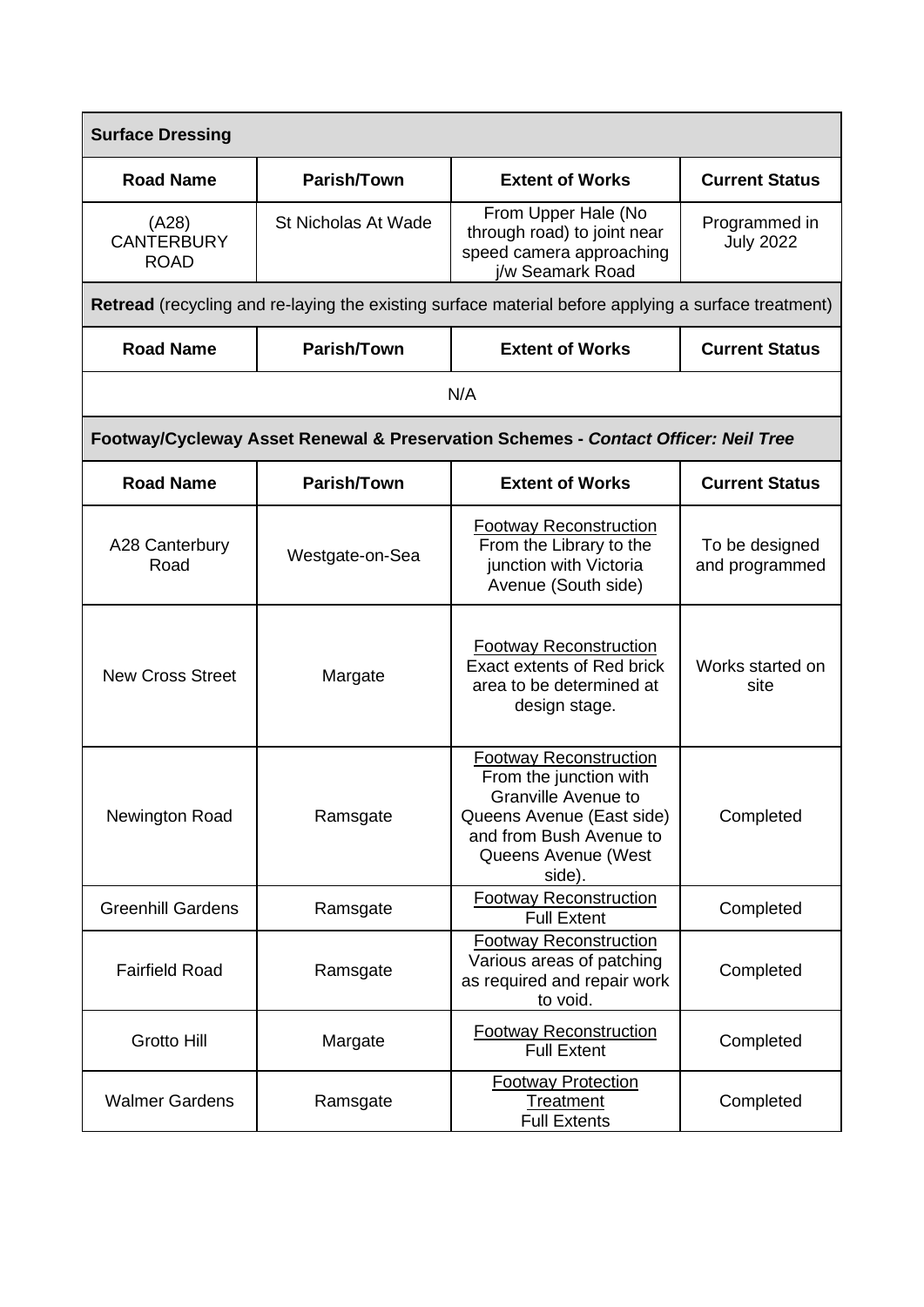| Foads Lane                | Ramsgate | <b>Footway Protection</b><br><b>Treatment</b><br>From Cliffs End Grove to<br>Sandwich Road                | Completed |
|---------------------------|----------|-----------------------------------------------------------------------------------------------------------|-----------|
| <b>Earlsmead Crescent</b> | Ramsgate | <b>Footway Protection</b><br>Treatment<br><b>Full Extents</b>                                             | Completed |
| <b>Beach Grove</b>        | Ramsgate | <b>Footway Protection</b><br>Treatment<br><b>Full Extents</b>                                             | Completed |
| Primrose Way              | Ramsgate | <b>Footway Protection</b><br>Treatment<br><b>Full Extents</b>                                             | Completed |
| <b>Delacourt Close</b>    | Ramsgate | <b>Footway Protection</b><br><b>Treatment</b><br><b>Full Extents</b>                                      | Completed |
| Old Hall Drive            | Ramsgate | <b>Footway Protection</b><br><b>Treatment</b><br><b>Full Extents</b>                                      | Completed |
| Dane Road                 | Margate  | <b>Footway Protection</b><br>Treatment<br>From the junction of<br>Approach Road to<br>Northdown Park Road | Completed |
| <b>Nash Court Road</b>    | Margate  | <b>Footway Protection</b><br>Treatment<br><b>Full Extents</b>                                             | Completed |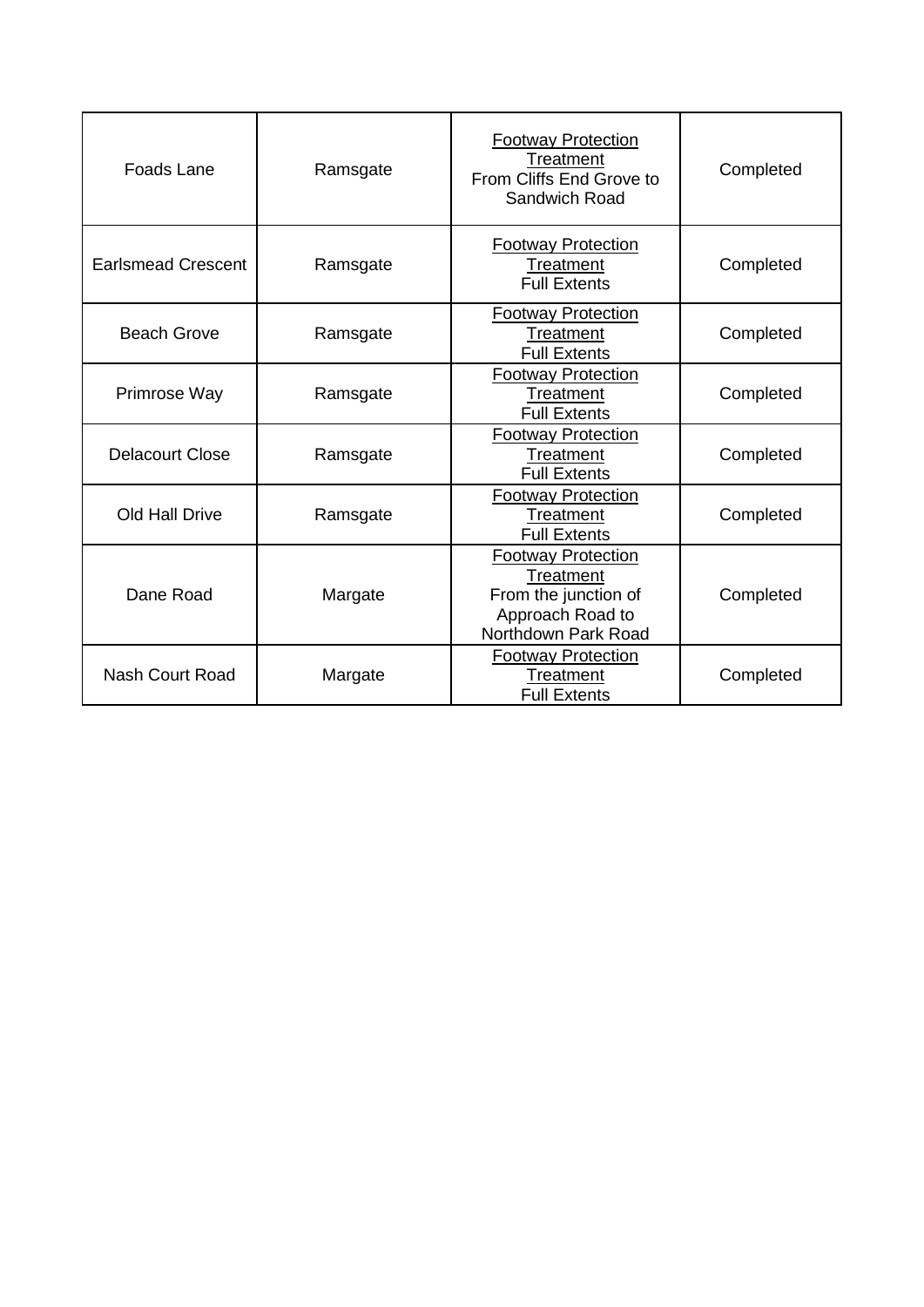## **Appendix B - Drainage**

| Drainage Works - Contact Officer: Earl Bourner |                    |                                                                                                                                                     |                                                                                                                                                                                                                                                       |
|------------------------------------------------|--------------------|-----------------------------------------------------------------------------------------------------------------------------------------------------|-------------------------------------------------------------------------------------------------------------------------------------------------------------------------------------------------------------------------------------------------------|
| <b>Road Name</b>                               | Parish/Town        | <b>Description of Works</b>                                                                                                                         | <b>Current Status</b>                                                                                                                                                                                                                                 |
| <b>Hartsdown Road</b>                          | Margate            | Full cleansing works for<br>further investigation of the<br>existing drainage outside of<br>Margate Cricket Club.                                   | Further<br>cleansing and<br>investigation<br>work took place<br>on 16 <sup>th</sup> Feb<br>2022. Site will<br>continue to be<br>monitored for<br>performance of<br>soakaways.                                                                         |
| Dane Court Road                                | <b>Broadstairs</b> | Ongoing cleansing<br>program, highway, and<br>gutter cleansing program<br>plus monitoring of 6no<br>soakaways                                       | Site has been<br>added to the<br><b>HAMP Forward</b><br><b>Works</b><br>Programme as<br>additional<br>capital works<br>may be<br>necessary.<br>Surveys are<br>required to<br>inform risk<br>assessment.<br><b>Schemes</b><br>Engineer to<br>progress. |
| <b>Spratling Street</b>                        | Manston            | Replacement of damaged<br>gully and pipework.                                                                                                       | <b>Works</b><br>Completed                                                                                                                                                                                                                             |
| <b>Seamark Road</b>                            | <b>Birchington</b> | Removal of roots from<br>highway drainage pipework                                                                                                  | Further works<br>required as<br>work to remove<br>roots from pipe<br>were<br>unsuccessful.<br>Engineering<br>intervention<br>likely to be<br>required to<br>complete works.                                                                           |
| Royal Esplanade                                | Margate            | Investigation of void in<br>footway. Works completed<br>5/11/2021 to make safe.<br>Further works required to<br>replace soakaway in longer<br>term. | Added to HAMP<br><b>Forward Works</b><br>Programme for<br>future<br>soakaway<br>replacement.<br>Site made safe<br>and reinstated.                                                                                                                     |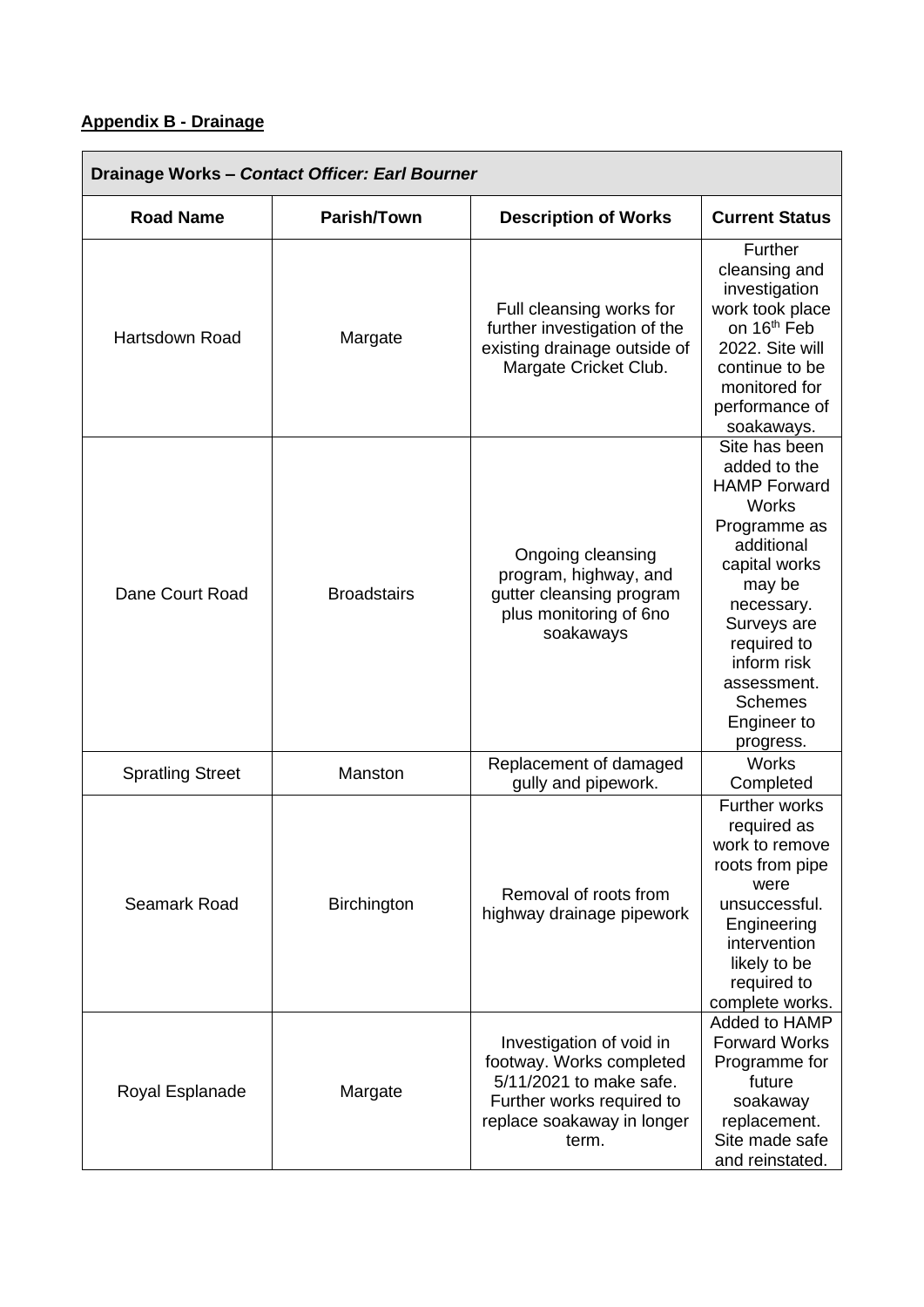| <b>Canterbury Road</b>                            | Monkton            | Investigation of drainage<br>system with CCTV to<br>identify any defects.                                                                                                                                                                                              | Investigation<br>took place 15 <sup>th</sup><br>Feb 2022,<br>outcome is that<br>work is required<br>within Nature<br>reserve to<br>resolve issue.<br>With engineer<br>to progress. |
|---------------------------------------------------|--------------------|------------------------------------------------------------------------------------------------------------------------------------------------------------------------------------------------------------------------------------------------------------------------|------------------------------------------------------------------------------------------------------------------------------------------------------------------------------------|
| Foxborough Lane                                   | <b>Minster</b>     | Clearance of ditch to<br>resolve flooding issue.                                                                                                                                                                                                                       | <b>Works</b><br>Completed                                                                                                                                                          |
| <b>Cottington Road</b>                            | <b>Minster</b>     | CCTV survey and removal<br>of roots from drainage pipes                                                                                                                                                                                                                | Survey<br>completed.<br>Unable to<br>remove all<br>roots, therefor<br>additional<br>engineering<br>intervention<br>required.<br>Engineer to<br>progress.                           |
| <b>Shottendane Road</b>                           | Margate            | Replacement of 2no. gullies<br>and covers / frames                                                                                                                                                                                                                     | Works<br>Completed                                                                                                                                                                 |
| <b>Seamark Close</b>                              | <b>Minster</b>     | Gully and soakaway<br>cleansing has been carried<br>out at Monkton Street,<br><b>Willetts Hill and Seamark</b><br>Close. Ditch behind<br>Seamark Close requires<br>maintenance to ensure free<br>flow of water from drains at<br>the lowest point of Seamark<br>Close. | Liaising with<br><b>River Stour</b><br>Internal<br>Drainage Board<br>regarding ditch.<br>Site meeting to<br>be held in due<br>course.                                              |
| Ramsgate Road,<br>Margate (O/S Hornby<br>Hobbies) | Margate            | Gully and pipework to be<br>replaced. Works have been<br>carefully co-ordinated with<br>Streetworks and<br><b>Environmental Health and</b><br>will take place during the<br>evenings after peak traffic.                                                               | Work scheduled<br>to start 14/3/22                                                                                                                                                 |
| Park Avenue and<br><b>Binnie Close</b>            | <b>Broadstairs</b> | Repairs to damaged<br>drainage systems.                                                                                                                                                                                                                                | Job passed to<br>contractor -<br>Awaiting<br>program start<br>date                                                                                                                 |
| Osbourne Road                                     | <b>Broadstairs</b> | Damaged gully and<br>pipework to be replaced<br>O/S telephone exchange                                                                                                                                                                                                 | <b>Works</b><br>completed<br>16/2/22                                                                                                                                               |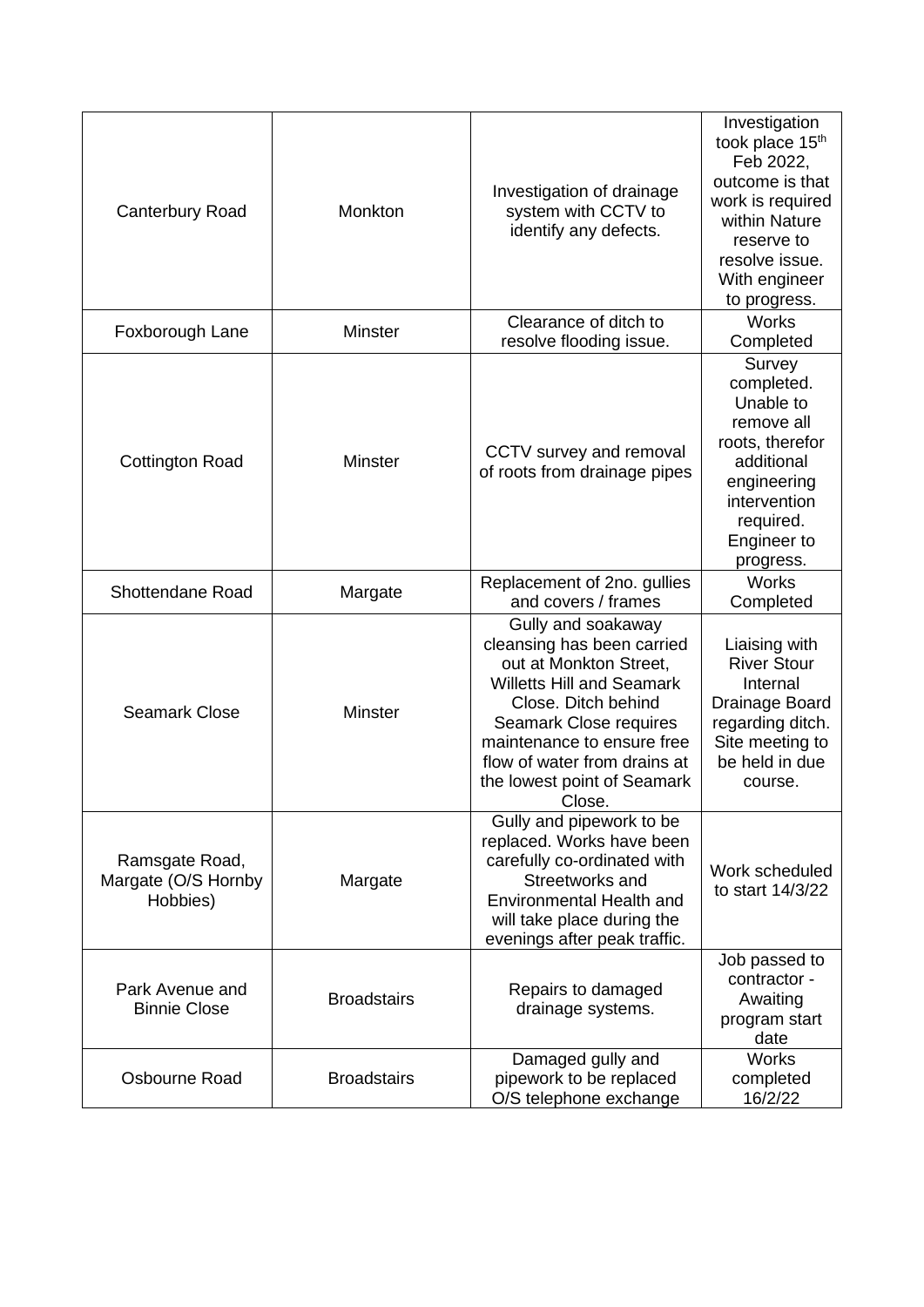## **Appendix C – Street Lighting**

Structural testing of KCC owned street lights has identified the following as requiring replacement. A status of complete identifies that the column replacement has been carried out. Programme dates are identified for those still requiring replacement.

| Street Lighting Column Replacement - Contact Officer: Sue Kinsella |                    |                                                                        |                                                         |
|--------------------------------------------------------------------|--------------------|------------------------------------------------------------------------|---------------------------------------------------------|
| <b>Road Name</b>                                                   | Parish/Town        | <b>Description of Works</b>                                            | <b>Current Status</b>                                   |
| Shottendane Road                                                   | Margate            | Replacement of 3 no street<br>lights complete with LED<br>Lanterns     | Works awaiting<br>programming<br>due by end May<br>2022 |
| ST Nicholas R-A-B                                                  | <b>Birchington</b> | Replacement of 2 no street<br>lights complete with LED<br>Lanterns     | Works awaiting<br>programming<br>due by end May<br>2022 |
| <b>The Street</b>                                                  | Acol               | Replacement of 1 no street<br>light complete with LED<br>Lantern       | Works awaiting<br>programming<br>due by end May<br>2022 |
| <b>Addington Street</b>                                            | Ramsgate           | Replacement of 1 no street<br>light complete with LED<br>Lantern       | Works awaiting<br>programming<br>due by end May<br>2022 |
| <b>Canterbury Road East</b>                                        | Ramsgate           | Replacement of 1 no street<br>light complete with LED<br>Lantern       | <b>COMPLETE</b>                                         |
| <b>Canterbury Road</b>                                             | Margate            | Replacement of 1 no street<br>light complete with LED<br>Lantern       | <b>COMPLETE</b>                                         |
| Nash Road                                                          | Margate            | Replacement of 1 no<br>streetlight complete with<br><b>LED Lantern</b> | <b>COMPLETE</b>                                         |
| Pegwell Road                                                       | Ramsgate           | Replacement of 1 no<br>streetlight complete with<br><b>LED Lantern</b> | <b>COMPLETE</b>                                         |
| <b>Thanet Road</b>                                                 | Margate            | Replacement of 1 no<br>streetlight complete with<br><b>LED Lantern</b> | <b>COMPLETE</b>                                         |
| Ramsgate Road                                                      | Margate            | Replacement of 1 no street<br>light complete with LED<br>Lantern       | <b>COMPLETE</b>                                         |
| <b>Clements Road</b>                                               | Ramsgate           | Replacement of 1 no street<br>light complete with LED                  | <b>COMPLETE</b>                                         |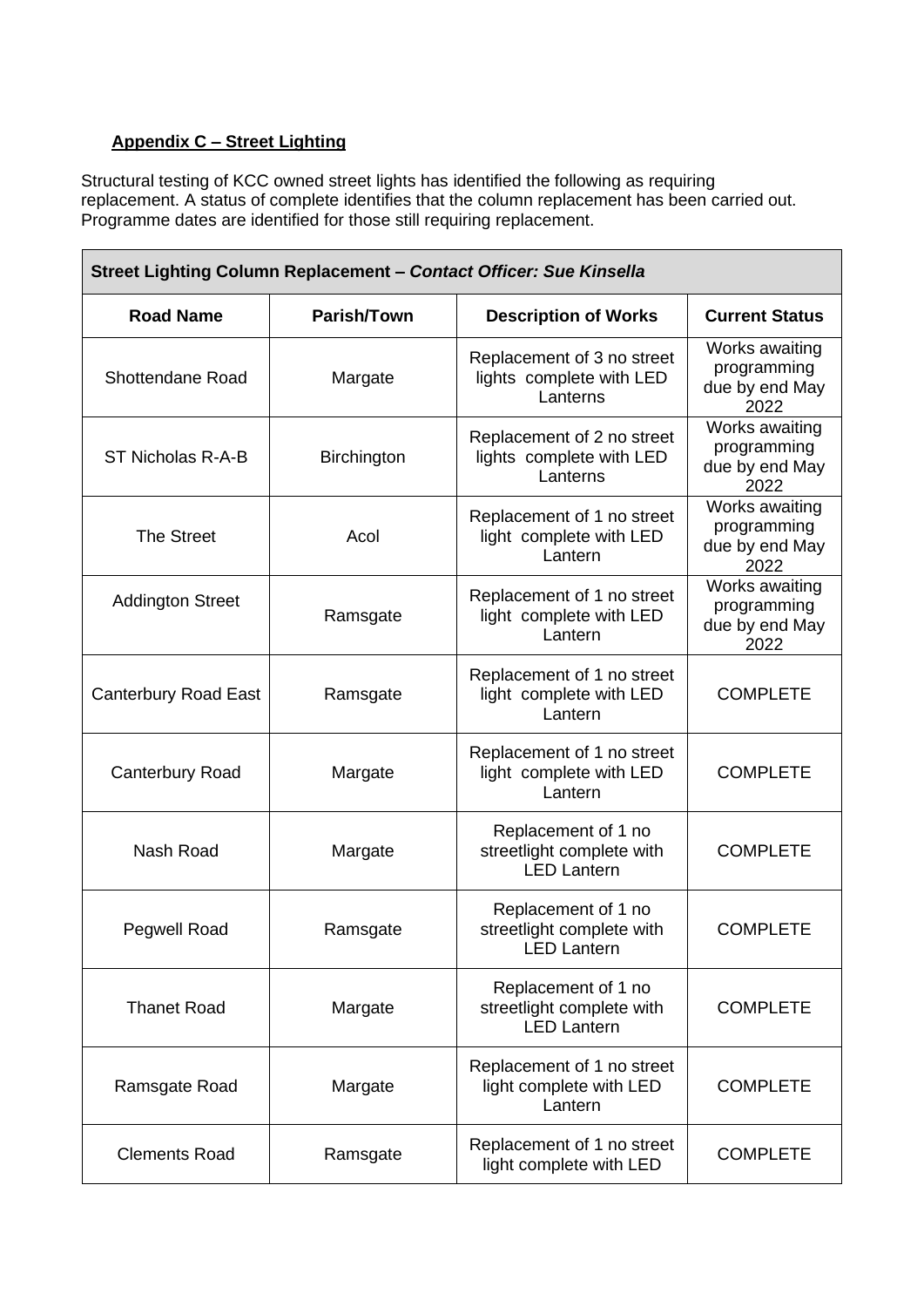| The Length               | Birchington        | Replacement of 1 no street<br>light complete with LED<br>Lantern   | <b>COMPLETE</b>                                         |
|--------------------------|--------------------|--------------------------------------------------------------------|---------------------------------------------------------|
| <b>Phillips Road</b>     | Birchington        | Replacement of 1 no street<br>light complete with LED<br>Lantern   | <b>COMPLETE</b>                                         |
| Sewell Road              | Birchington        | Replacement of 2 no street<br>lights complete with LED<br>Lanterns | <b>COMPLETE</b>                                         |
| <b>Canterbury Road</b>   | Sarre              | Replacement of 1 no street<br>light complete with LED<br>Lantern   | Works awaiting<br>programming<br>due by end May<br>2022 |
| <b>Artillery Road</b>    | Ramsgate           | Replacement of 1 no street<br>light complete with LED<br>Lantern   | <b>COMPLETE</b>                                         |
| <b>St Peters Road</b>    | Margate            | Replacement of 1 no street<br>light complete with LED<br>Lantern   | Works awaiting<br>programming<br>due by end May<br>2022 |
| <b>Manston Road</b>      | Manston            | Replacement of 2 no street<br>lights complete with LED<br>Lanterns | Works awaiting<br>programming<br>due by end May<br>2022 |
| <b>Cavendish Street</b>  | Ramsgate           | Replacement of 1 no street<br>light complete with LED<br>Lantern   | <b>COMPLETE</b>                                         |
| <b>Surrey Road</b>       | Margate            | Replacement of 1 no street<br>light complete with LED<br>Lantern   | <b>COMPLETE</b>                                         |
| Dane Court Road          | <b>Broadstairs</b> | Replacement of 1 no street<br>light complete with LED<br>Lantern   | Works awaiting<br>programming<br>due by end May<br>2022 |
| <b>Grosvenor Gardens</b> | Margate            | Replacement of 1 no street<br>light complete with LED<br>Lantern   | <b>COMPLETE</b>                                         |
| Northdown Park Road      | Margate            | Replacement of 1 no street<br>light complete with LED<br>Lantern   | <b>COMPLETE</b>                                         |
| Northdown Road           | Margate            | Replacement of 1 no street<br>light complete with LED<br>Lantern   | Works awaiting<br>programming<br>due by end May<br>2022 |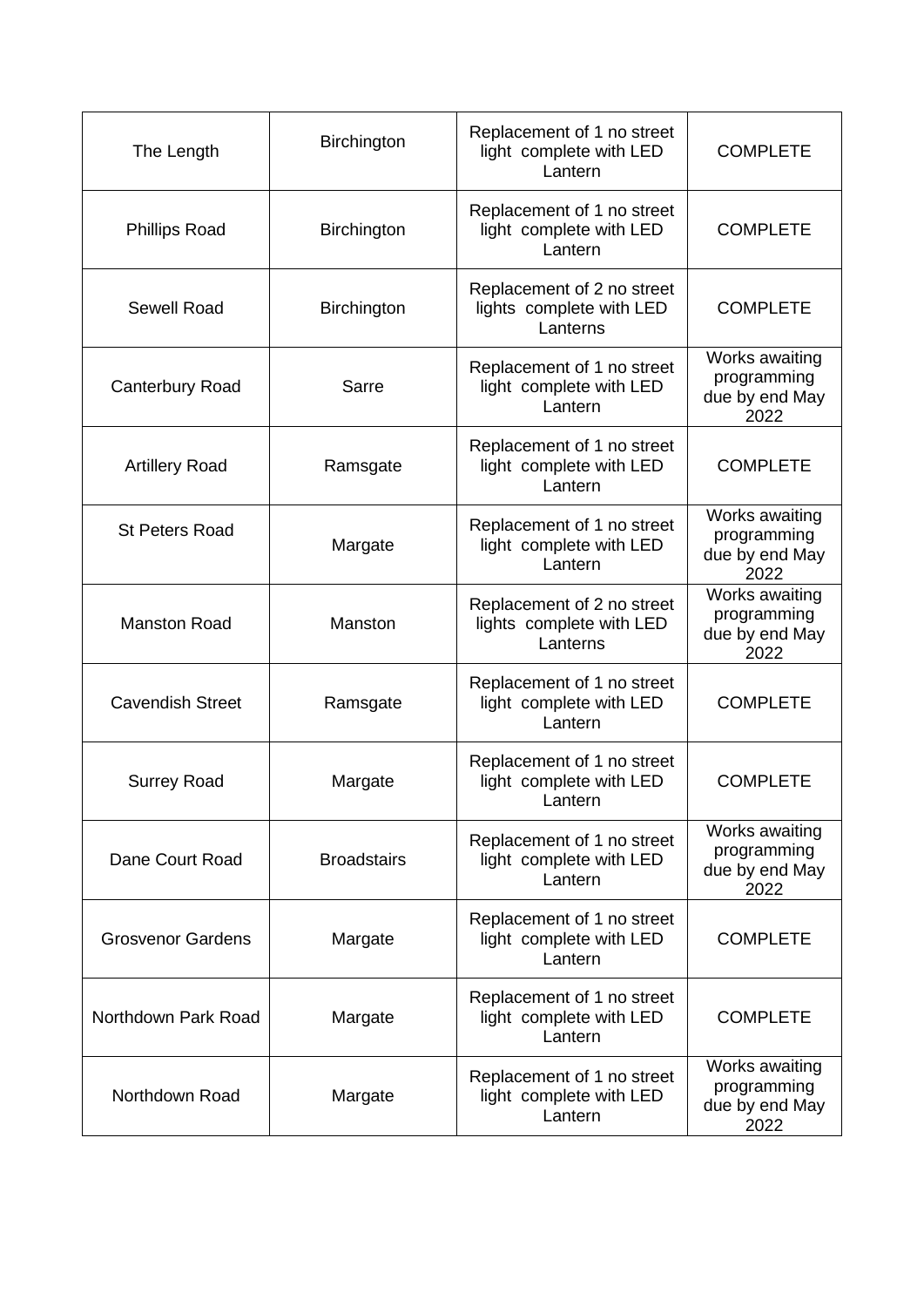| Livingstone Road      | <b>Broadstairs</b> | Replacement of 1 no street<br>light complete with LED<br>Lantern   | Works awaiting<br>programming<br>due by end May<br>2022 |
|-----------------------|--------------------|--------------------------------------------------------------------|---------------------------------------------------------|
| <b>St Lukes Road</b>  | Ramsgate           | Replacement of 1 no street<br>light complete with LED<br>Lantern   | <b>COMPLETE</b>                                         |
| <b>Lysander Close</b> | Ramsgate           | Replacement of 1 no street<br>light complete with LED<br>Lantern   | Works awaiting<br>programming<br>due by end May<br>2022 |
| <b>Monkton Street</b> | Monkton            | Replacement of 1 no street<br>light complete with LED<br>Lantern   | Works awaiting<br>programming<br>due by end May<br>2022 |
| Avenue Road           | Ramsgate           | Replacement of 1 no street<br>light complete with LED<br>Lantern   | Works awaiting<br>programming<br>due by end May<br>2022 |
| <b>Highbury Walk</b>  | Ramsgate           | Replacement of 1 no street<br>light complete with LED<br>Lantern   | Works awaiting<br>programming<br>due by end May<br>2022 |
| Percy Avenue          | <b>Broadstairs</b> | Replacement of 3 no street<br>lights complete with LED<br>Lanterns | Works awaiting<br>programming<br>due by end May<br>2022 |
| <b>Tothill Street</b> | Minster            | Replacement of 4 no street<br>lights complete with LED<br>Lanterns | Works awaiting<br>programming<br>due by end May<br>2022 |
| Royal Esplanade       | Margate            | Replacement of 1 no street<br>light complete with LED<br>Lantern   | Works awaiting<br>programming<br>due by end May<br>2022 |
| <b>Troughton Mews</b> | Margate            | Replacement of 1 no street<br>light complete with LED<br>Lantern   | Works awaiting<br>programming<br>due by end May<br>2022 |
| Naylands              | Margate            | Replacement of 2 no street<br>lights complete with LED<br>Lanterns | Works awaiting<br>programming<br>due by end May<br>2022 |
| <b>Manor Road</b>     | <b>St Nicholas</b> | Replacement of 3 no street<br>lights complete with LED<br>Lanterns | Works awaiting<br>programming<br>due by end May<br>2022 |
| <b>Convent Road</b>   | <b>Broadstairs</b> | Replacement of 1 no street<br>light complete with LED<br>Lantern   | Works awaiting<br>programming<br>due by end May<br>2022 |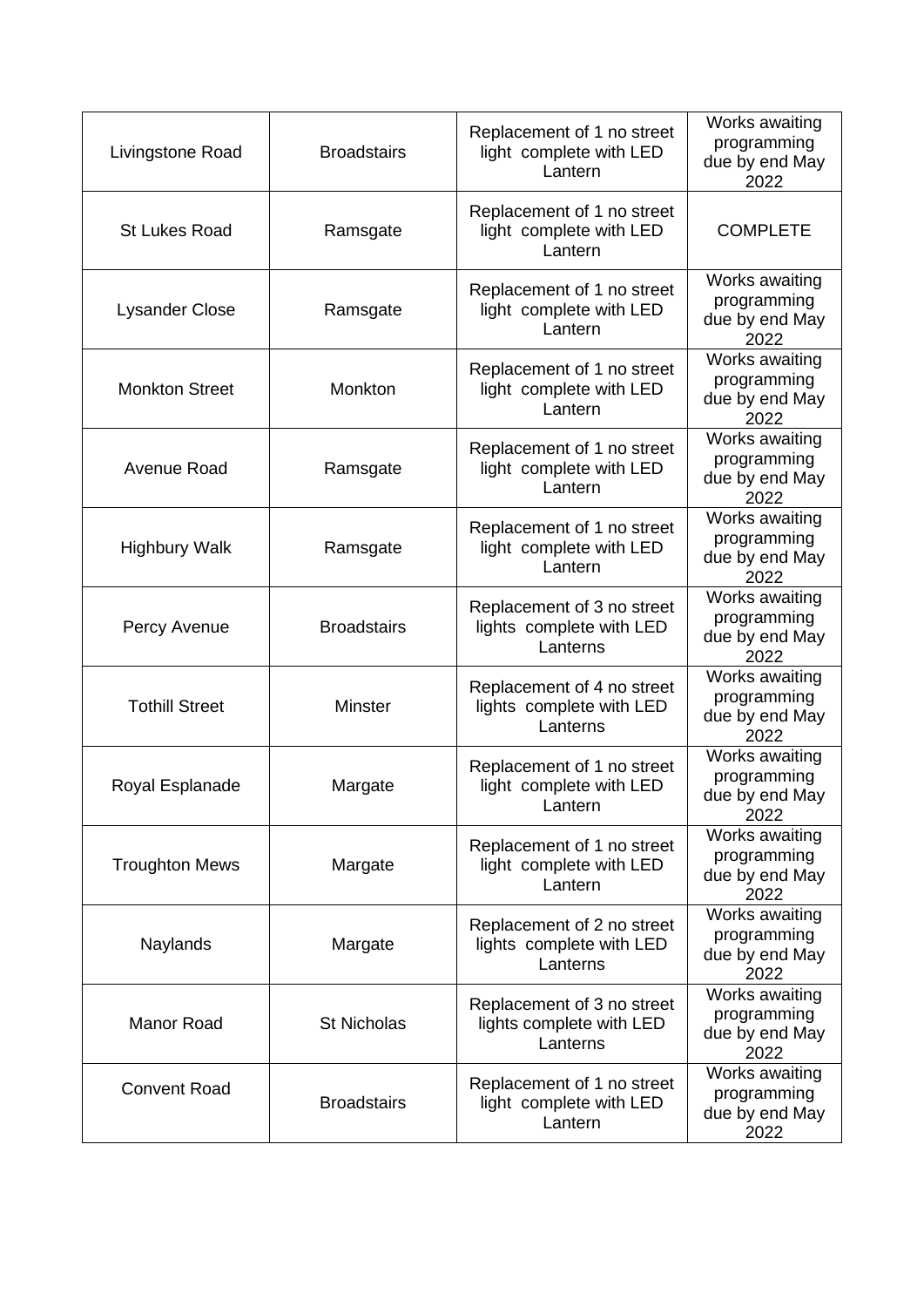| ST James Road      | <b>Broadstairs</b> | Replacement of 1 no street<br>light complete with LED<br>Lantern | Works awaiting<br>programming<br>due by end May<br>2022 |
|--------------------|--------------------|------------------------------------------------------------------|---------------------------------------------------------|
| <b>Albion Road</b> | Margate            | Replacement of 1 no street<br>light complete with LED<br>Lantern | Works awaiting<br>programming<br>due by end May<br>2022 |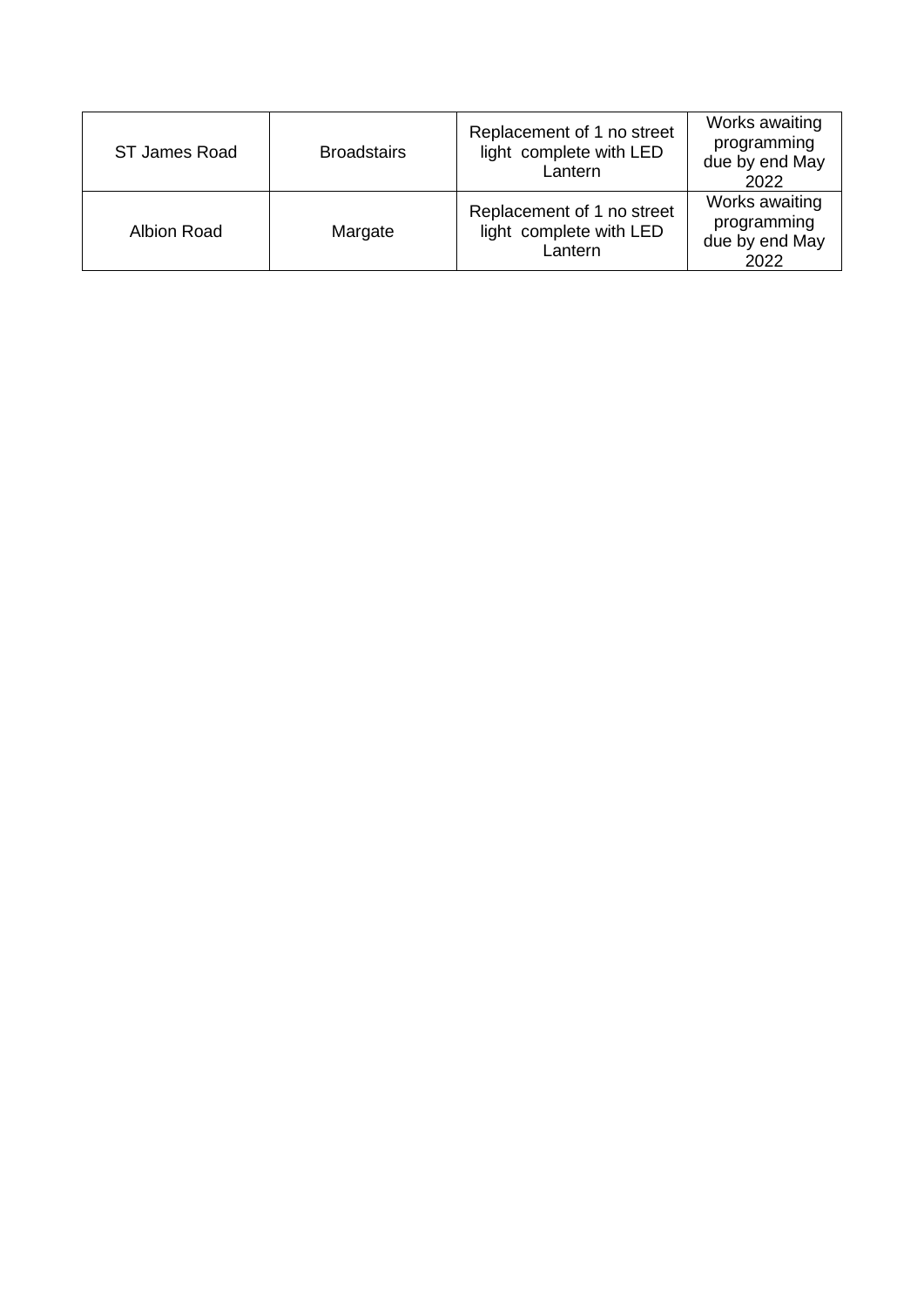### **Appendix D – Transportation and Safety Schemes**

#### **Casualty Reduction Measures**

The Schemes Planning & Delivery team is implementing schemes within the District of Thanet in order to meet Kent County Council's (KCC) strategic targets (for example, addressing traffic congestion or improving road safety). Casualty reduction measures have been identified to address a known history of personal injury crashes. Current status correct as of 25/02/22.

| Local Transport Plan Funded Schemes - Contact Officer: Richard Heaps |                                                                |                                    |  |  |  |
|----------------------------------------------------------------------|----------------------------------------------------------------|------------------------------------|--|--|--|
| <b>Road Name</b>                                                     | <b>Description of Works</b>                                    | <b>Current Status</b>              |  |  |  |
|                                                                      | <b>Casualty Reduction Measures (reactive) - Thanet 2020/21</b> |                                    |  |  |  |
| Marine Terrace,<br>Margate                                           | Resurfacing and road marking in<br>high-wear thermoplastic     | Works complete                     |  |  |  |
| Ramsgate Road,<br>Margate                                            | Removal of uncontrolled crossing<br>point, traffic modelling   | Works complete                     |  |  |  |
| <b>Manston Road</b><br>j/w Vincent Road,<br>Manston                  | Carriageway lining                                             | Works complete                     |  |  |  |
| The Broadway,<br><b>Broadstairs</b>                                  | Lining refresh is high-wear<br>thermoplastic, new bollards     | Works complete                     |  |  |  |
| Hengist Way,<br>Ramsgate                                             | Replacement road studs                                         | Programmed 21 March - 1 April 2022 |  |  |  |
| Margate Road<br>j/w Princes Road,<br>Ramsgate                        | Resurfacing                                                    | Works complete                     |  |  |  |
| Margate Road<br>j/w Pysons Road,<br>Ramsgate                         | Resurfacing, lining refresh on<br>Pysons Road                  | Works complete                     |  |  |  |
| Marine Terrace,<br>Margate                                           | Resurfacing and road marking in<br>high-wear thermoplastic     | Works complete                     |  |  |  |
| Ramsgate Road,<br>Margate                                            | Removal of uncontrolled crossing<br>point, traffic modelling   | Works complete                     |  |  |  |
| <b>Manston Road</b><br>j/w Vincent Road,<br>Manston                  | Carriageway lining                                             | Works complete                     |  |  |  |
| <b>LTP Schemes, Thanet</b>                                           |                                                                |                                    |  |  |  |
| Dane Road and<br>Addiscombe<br>Road, Margate                         | Traffic calming                                                | Outline design in progress         |  |  |  |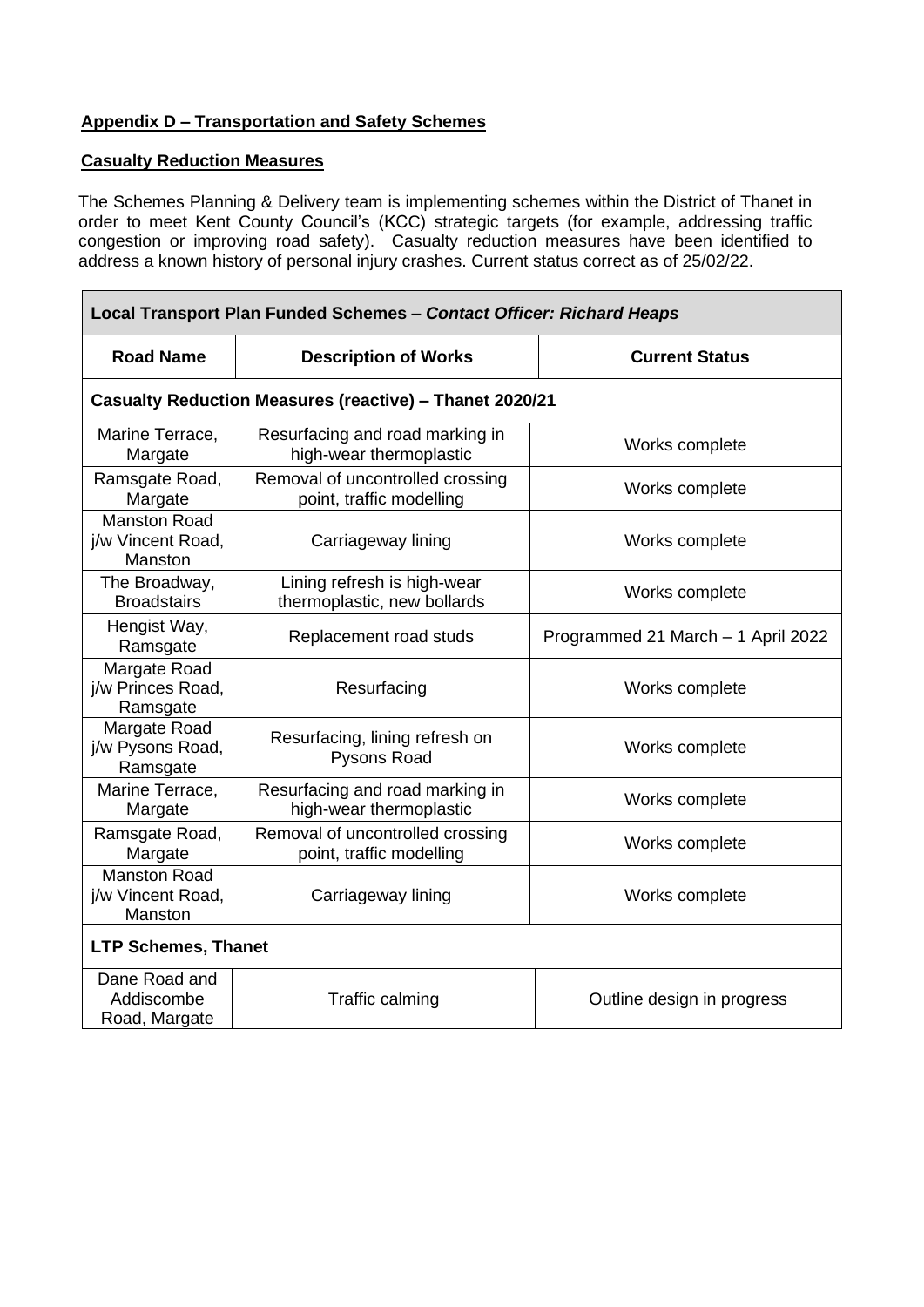#### **Externally Funded Schemes**

The Schemes Planning & Delivery team is implementing schemes within the District of Thanet funded by external corporations whilst still meeting KCC's strategic targets with the road network.

| <b>Externally Funded Schemes - Contact Officer: David Petcher</b>                                                 |  |  |  |  |
|-------------------------------------------------------------------------------------------------------------------|--|--|--|--|
| <b>Description of</b><br>Source of<br><b>Road Name</b><br><b>Current Status</b><br><b>Works</b><br><b>Funding</b> |  |  |  |  |
| None                                                                                                              |  |  |  |  |

#### **Local Growth Fund**

There are currently no Local Growth Fund schemes within the District of Thanet.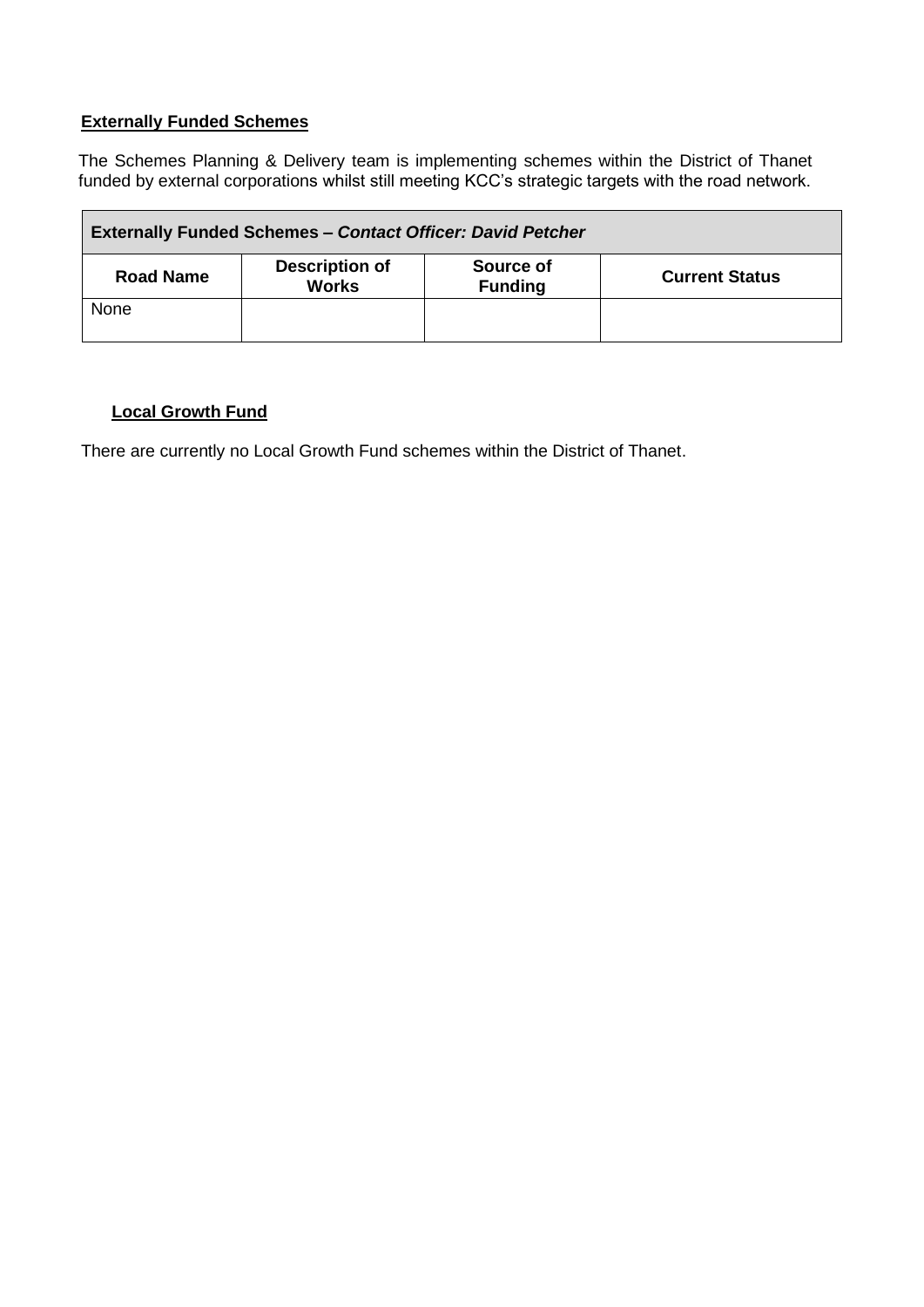## **Appendix E – Developer Funded Works**

| Developer Funded Works (Section 278 Agreement Works) - Contact Officer: Steven<br><b>Noad</b> |                                                                       |                    |                                                                                           |                                                                      |
|-----------------------------------------------------------------------------------------------|-----------------------------------------------------------------------|--------------------|-------------------------------------------------------------------------------------------|----------------------------------------------------------------------|
| Ref                                                                                           | <b>Scheme</b><br><b>Location</b>                                      | Parish/Town        | <b>Description of</b><br><b>Works</b>                                                     | <b>Current Status</b>                                                |
| TH003063                                                                                      | Alexandra Road                                                        | <b>Broadstairs</b> | Vehicle access<br>for new build site<br>for 5 dwellings.                                  | <b>Works</b><br>complete, on<br>maintenance.                         |
| TH003068                                                                                      | <b>Fairfield Road</b>                                                 | <b>Broadstairs</b> | New bell-mouth<br>access to<br>retirement<br>development.                                 | <b>Works</b><br>complete, on<br>maintenance.                         |
| TH003112                                                                                      | Lanthorne<br>Road/Kings<br>Avenue                                     | <b>Broadstairs</b> | Footway and<br>access revisions<br>to server<br>development of<br>53 dwellings.           | <b>Technical</b><br>acceptance<br>granted.                           |
| TH003013/<br>TH003014                                                                         | New Haine Road<br>and<br>Margate Road                                 | <b>Broadstairs</b> | New link road,<br>including<br>amendments to<br>existing<br>roundabouts.                  | Final remedial<br>works awaited,<br>further delayed.                 |
| TH003110                                                                                      | Westwood Lodge<br>site, Poorhole<br>Lane                              | <b>Broadstairs</b> | <b>New</b><br>development<br>access serving<br>153 dwellings                              | Awaiting<br>technical<br>acceptance.<br>Temporary<br>access granted. |
| TH003077                                                                                      | <b>Canterbury Road</b><br>West                                        | Cliffsend          | New bell-mouth<br>junction into<br>residential<br>development.                            | Awaiting<br>technical<br>acceptance.                                 |
| TH003097                                                                                      | Clive Road to<br><b>Parkway Station</b><br>shared<br>footway/cycleway | Cliffsend          | New foot and<br>cycle link to new<br>station<br>development                               | Technical<br>acceptance<br>granted.                                  |
| TH003087                                                                                      | <b>Cottington Road</b>                                                | Cliffsend          | New access to<br>residential<br>developments<br>and associated<br>highway<br>improvements | Agreement<br>signed, works<br>underway.                              |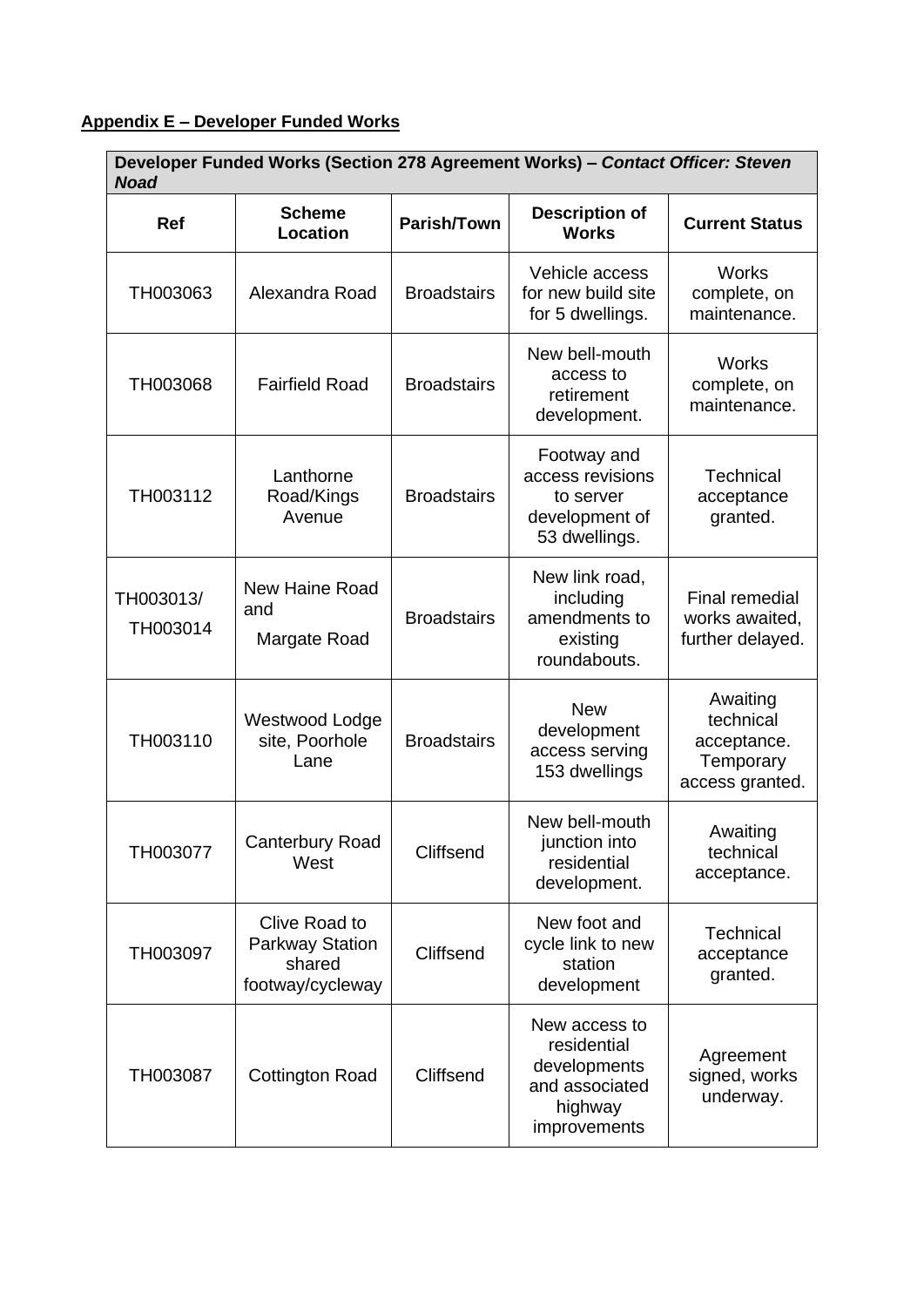| TH003113              | Manston<br><b>Green/Staner Hill</b><br>junction                        | Manston | New roundabout<br>to support nearby<br>development                                | Awaiting<br>submission.                                                     |
|-----------------------|------------------------------------------------------------------------|---------|-----------------------------------------------------------------------------------|-----------------------------------------------------------------------------|
| TH003098/<br>TH003101 | <b>Manston Road</b><br>and Preston<br>Road                             | Manston | New access and<br>associated<br>highway works to<br>mixed use<br>development      | Awaiting<br>technical<br>acceptance.                                        |
| TH003094              | Briary Close,<br>Westbrook                                             | Margate | New access to<br>residential<br>development.                                      | Awaiting<br>technical<br>acceptance.                                        |
| TH003120              | <b>Clifton Place</b>                                                   | Margate | <b>Retaining wall</b><br>protection                                               | Awaiting<br>submission.                                                     |
| TH003106              | <b>Farley Road</b>                                                     | Margate | New access to<br>residential<br>development site.                                 | Agreement<br>signed.                                                        |
| TH003045              | <b>Former Chapel</b><br>Hill Garage,<br>Ramsgate Road<br>(adj. Orb PH) | Margate | New access to<br>developments<br>site and footway<br>improvements.                | <b>Works</b><br>complete, on<br>maintenance.                                |
| TH003081              | <b>Former Holly</b><br><b>Tree PH</b>                                  | Margate | New vehicle<br>crossing                                                           | Agreement<br>signed, works<br>largely<br>complete.                          |
| TH003033              | Former Laleham<br>School,<br>Northdown Park<br>Road                    | Margate | Revised<br>accesses to site<br>and<br>reinstatement of<br>footway.                | <b>Works</b><br>complete, on<br>maintenance,<br>some remedials<br>required. |
| TH003088              | Former Orb PH<br>(phase2)                                              | Margate | New access to<br>residential<br>development<br>including footway<br>improvements. | Agreement<br>signed, works<br>underway.                                     |
| TH003070              | <b>Nash Court</b><br>Gardens                                           | Margate | New access to<br>residential<br>development<br>including parking<br>restrictions. | Agreement<br>signed, works<br>largely<br>complete.                          |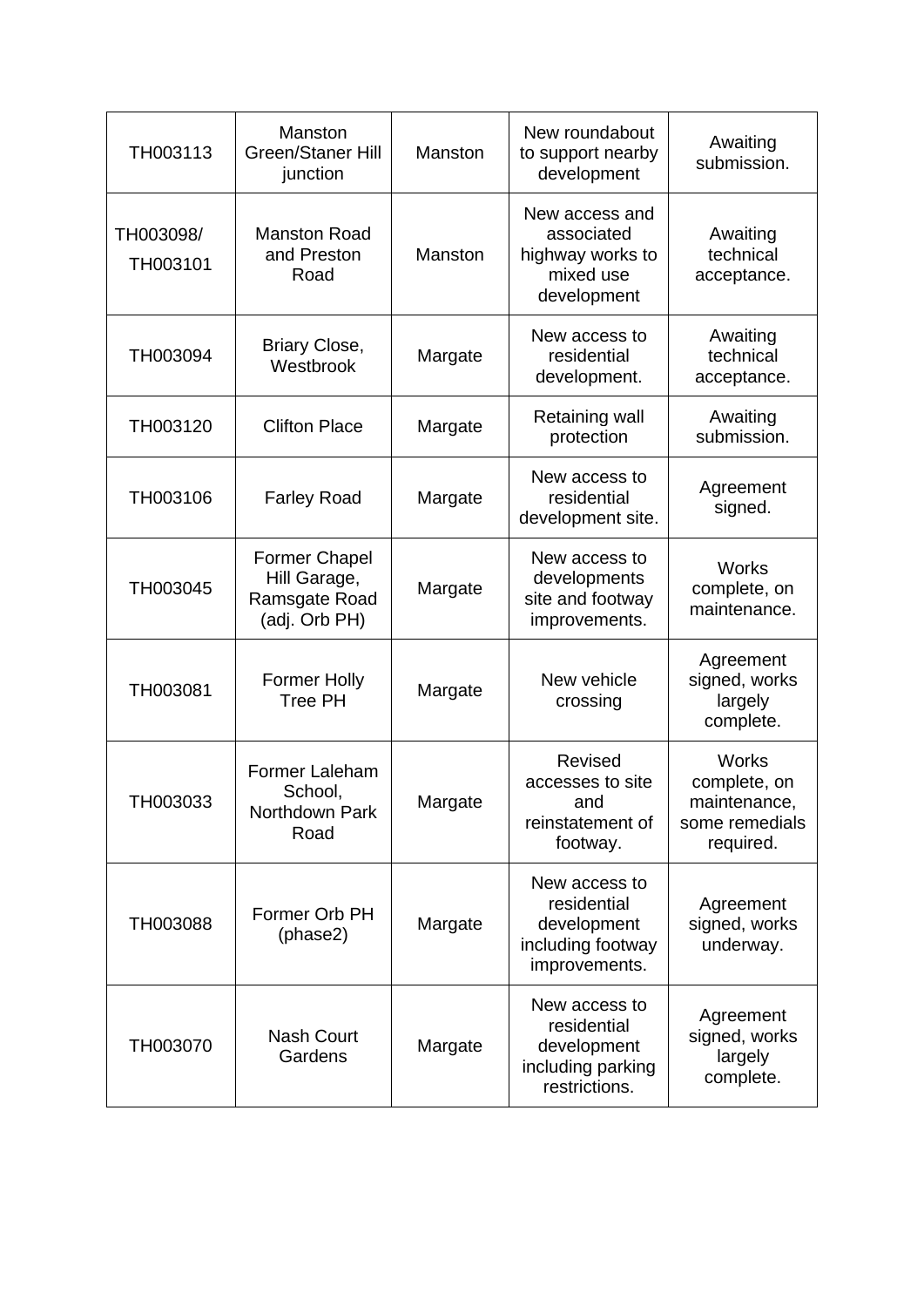| TH003059 | Nash Road                                         | Margate        | New access to<br>residential<br>development<br>including footway<br>link.   | <b>Works</b><br>complete, on<br>maintenance.                                              |
|----------|---------------------------------------------------|----------------|-----------------------------------------------------------------------------|-------------------------------------------------------------------------------------------|
| TH003121 | The Nightingales,<br>Ramsgate Road<br>(adj. QEQM) | Margate        | New access to<br>development of a<br>66 bed non-<br>specialist care<br>home |                                                                                           |
| TH003011 | Westbrook<br>Gardens                              | Margate        | New access to<br>former Royal Sea<br><b>Bathing Hospital</b><br>Development | <b>Works</b><br>complete, on<br>maintenance.                                              |
| TH003069 | 66 Monkton<br>Road                                | <b>Minster</b> | New access from<br>Monkton Road,<br>development of<br>36 dwellings.         | <b>Technical</b><br>acceptance<br>granted.                                                |
| TH003082 | <b>Laundry Road</b>                               | <b>Minster</b> | New bell-mouth<br>access to Costa<br>Coffee outlet.                         | <b>Works</b><br>complete, on<br>maintenance.                                              |
| TH003115 | Manston Road,<br>land adjacent<br>Pouces          | <b>Minster</b> | New access for 5<br>dwellings                                               | Awaiting<br>submission.                                                                   |
| TH003100 | Baxters Farm,<br><b>Monkton Street</b>            | Monkton        | New access and<br>footways for<br>development of<br>20 dwellings.           | Technical<br>acceptance<br>granted.                                                       |
| TH003108 | <b>Garden Cottage</b><br>site, Minster<br>Road    | Monkton        | Perfumery<br>manufacturing<br>facility site<br>access.                      | <b>Technical</b><br>acceptance<br>granted.                                                |
| TH003023 | 71-73 Monkton<br><b>Street</b>                    | Monkton        | New bell mouth<br>access and<br>footways.                                   | <b>Works</b><br>complete, on<br>maintenance,<br>awaiting<br>remedials<br>before adoption. |
| TH003079 | Boundary Road /<br><b>Hardres Road</b>            | Ramsgate       | New access for<br>Aldi store.                                               | <b>Works</b><br>complete, on<br>maintenance.                                              |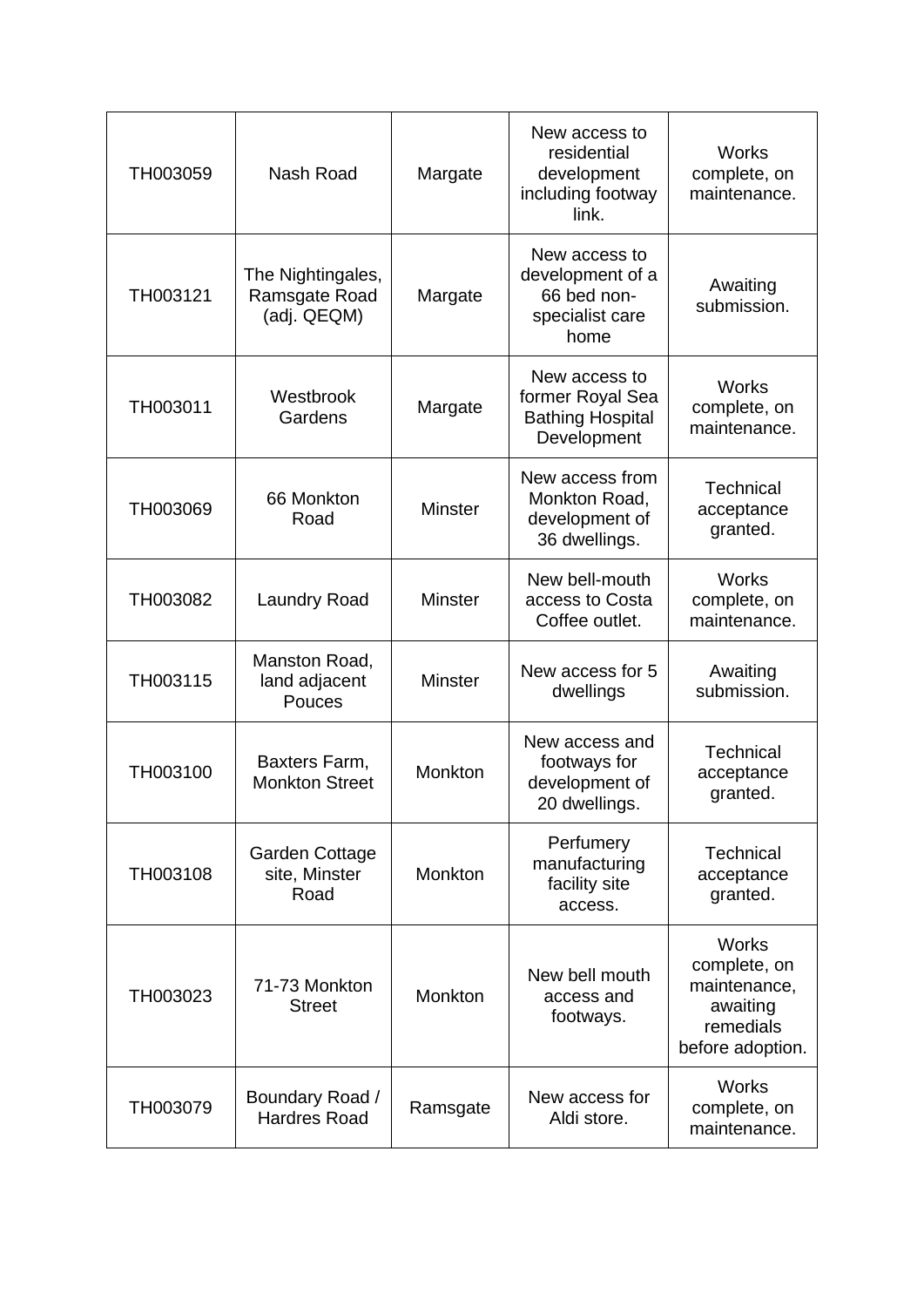| TH003107 | Chatham Street,<br><b>Townley House</b>                                         | Ramsgate | Redevelopment<br>of former Farley's<br>site.                                                                                       | Agreement<br>signed, works<br>underway.            |
|----------|---------------------------------------------------------------------------------|----------|------------------------------------------------------------------------------------------------------------------------------------|----------------------------------------------------|
| TH003042 | Flood protection<br>scheme - Marina<br>Esplanade and<br><b>Granville Marina</b> | Ramsgate | Flood and coast<br>flood protection.                                                                                               | Agreement<br>signed, works<br>largely<br>complete. |
| TH003096 | Hollydene, Haine<br>Road                                                        | Ramsgate | New footway and<br>vehicle accesses<br>for four dwellings.                                                                         | Awaiting<br>submission.                            |
| TH003028 | Nash Road,<br>Westwood phase<br>2                                               | Ramsgate | New road &<br>realignment of<br>Nash Road.                                                                                         | Agreement<br>signed, works<br>largely<br>complete. |
| TH003031 | Newington Road                                                                  | Ramsgate | <b>Revised</b><br>accesses and<br>footway works<br>associated with<br>new Ramsgate<br>Free School.                                 | <b>Works</b><br>complete, on<br>maintenance.       |
| TH003084 | Ramsgate Public<br>Realm project                                                | Ramsgate | Refurbishment of<br>town centre areas                                                                                              | Awaiting<br>submission.                            |
| TH003093 | St Luke's<br>Avenue and<br><b>Boundary Road</b>                                 | Ramsgate | New bell-mouth<br>in St Luke's Ave<br>and revisions to<br>existing access<br>on Boundary<br>Road to<br>residential<br>development. | Awaiting<br>technical<br>acceptance.               |
| TH003034 | <b>Westwood Phase</b><br>3, Star Lane                                           | Ramsgate | New section of<br>footway including<br>development of<br>new parking as<br>part of<br>development.                                 | <b>Works</b><br>complete, on<br>maintenance.       |
| TH003090 | Ramsgate Road                                                                   | Sarre    | Land adjacent<br>Hazledene, new<br>access to<br>residential<br>development                                                         | Agreement<br>signed, works<br>largely<br>complete. |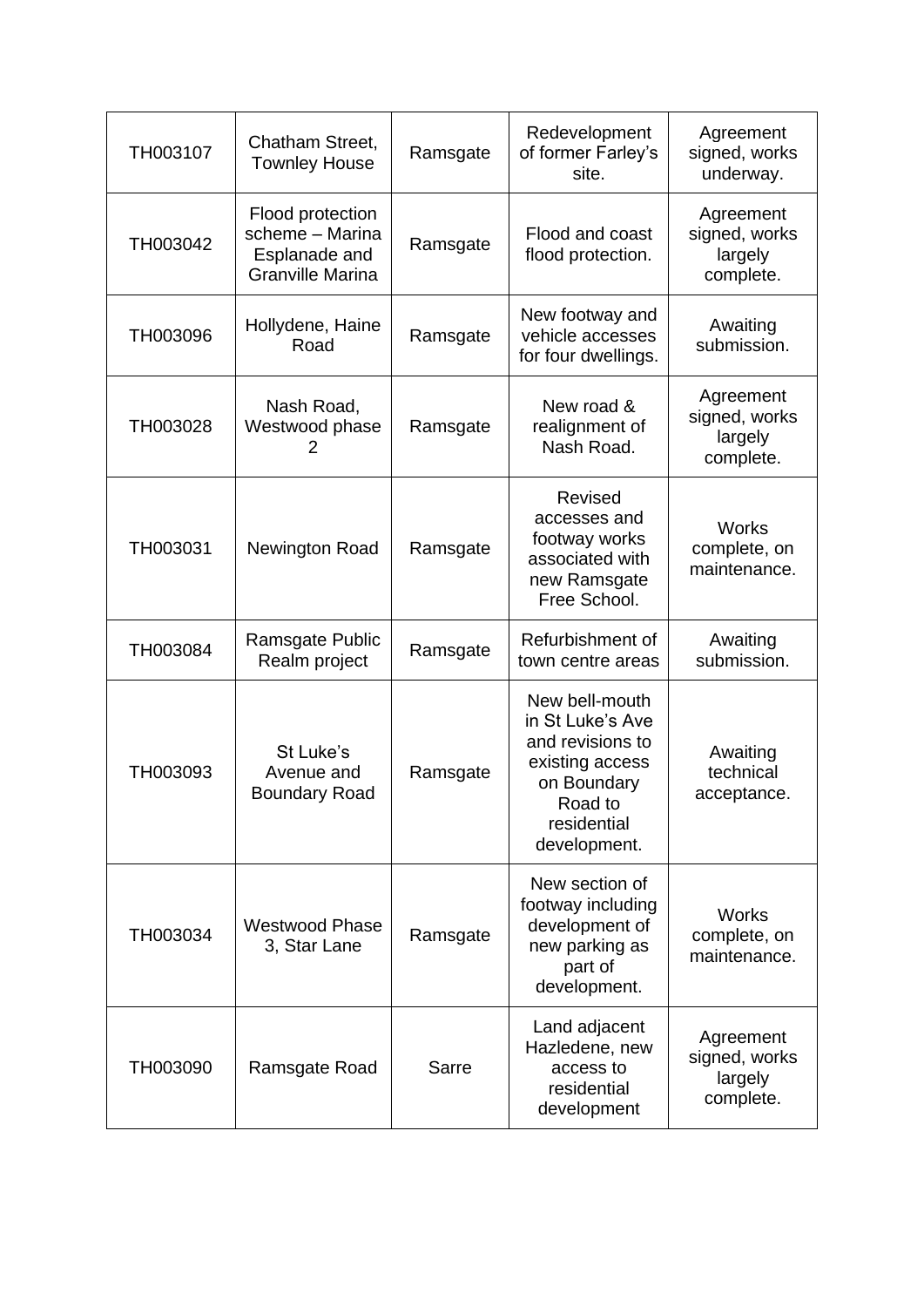| TH003105 | <b>Manor Road</b><br>(Heritage Park,<br>Phase 3  | <b>St Nicholas</b><br>at Wade | New junction and<br>traffic calming<br>buildouts.                                                    | Awaiting<br>technical<br>acceptance.                       |
|----------|--------------------------------------------------|-------------------------------|------------------------------------------------------------------------------------------------------|------------------------------------------------------------|
| TH003041 | <b>Manor Road</b><br>(Heritage Park),<br>Phase 1 | St. Nicholas<br>at Wade       | New junction and<br>traffic calming<br>buildouts.                                                    |                                                            |
| TH003062 | <b>Manor Road</b><br>(Heritage Park),<br>Phase 2 | St. Nicholas<br>at Wade       | New junction and<br>traffic calming<br>buildouts.                                                    | Works largely<br>completed,<br>remedial works<br>required. |
| TH003102 | The Length                                       | St. Nicholas<br>at Wade       | New footway and<br>accesses for<br>development of<br>34 dwellings.                                   | Awaiting<br>technical<br>acceptance.                       |
| TH003116 | Summer Road                                      | <b>St Nicholas</b><br>at Wade | New access to<br>development site<br>including new<br>footway and<br>passing place                   | <b>Works</b><br>complete, on<br>maintenance.               |
| TH003111 | <b>Hengist Road</b>                              | Westgate-<br>on-Sea           | Change of use<br>former nursing<br>home to flats with<br>associated<br>parking footway<br>revisions. | Awaiting<br>submission.                                    |
| TH003104 | Hundreds Farm,<br><b>Linksfield Road</b>         | Westgate-<br>on-Sea           | Access to new<br>care home.                                                                          | Awaiting<br>technical<br>acceptance.                       |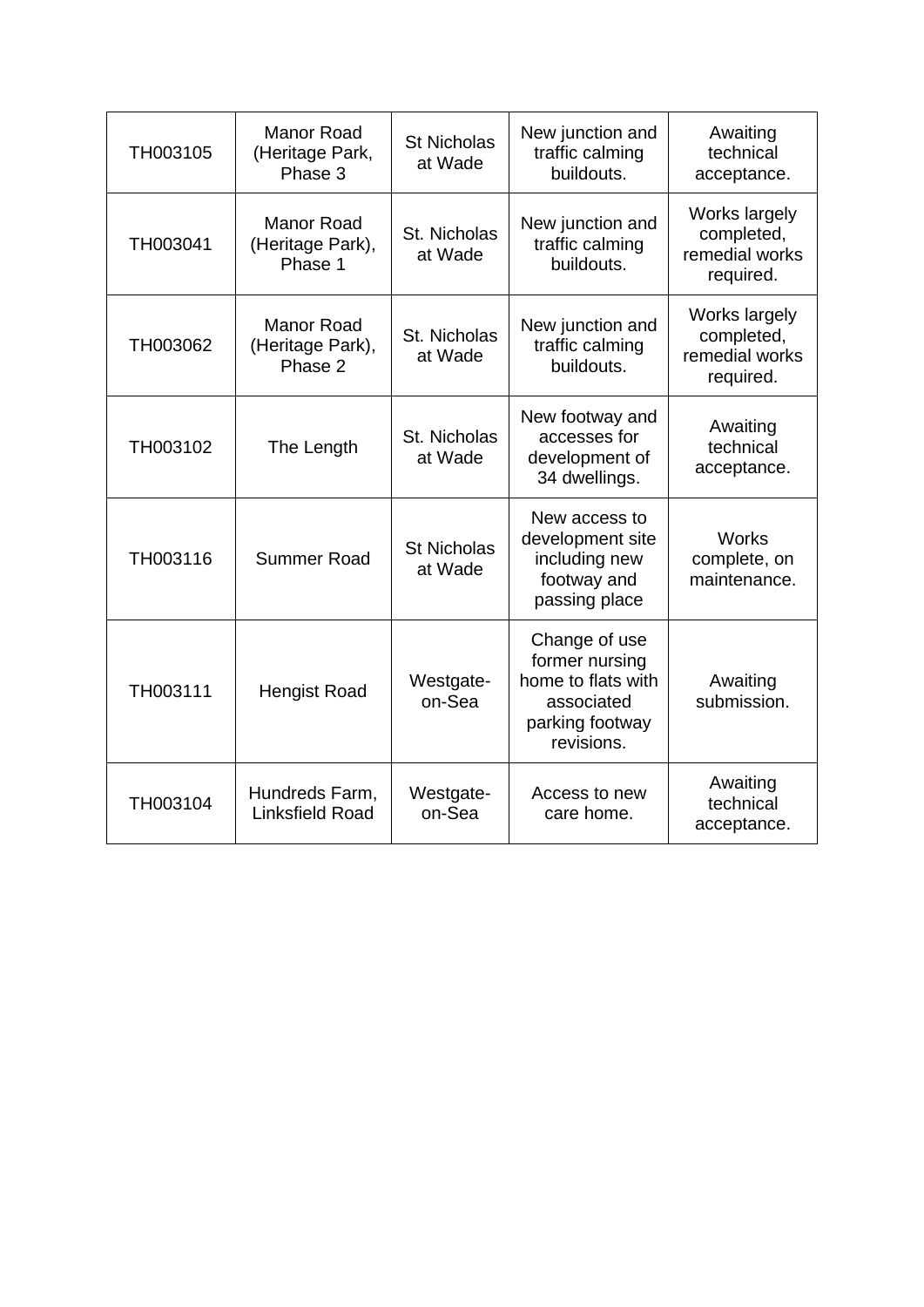## **Appendix F – Bridge Works**

| <b>Bridge Works - Contact Officer: Neill Coppin</b> |             |                                                                                                                                                                                                                                                           |                                                 |  |
|-----------------------------------------------------|-------------|-----------------------------------------------------------------------------------------------------------------------------------------------------------------------------------------------------------------------------------------------------------|-------------------------------------------------|--|
| <b>Road Name</b>                                    | Parish/Town | <b>Description of Works</b>                                                                                                                                                                                                                               | <b>Current Status</b>                           |  |
| <b>Gore Street</b>                                  | Monkton     | Monkton Marshes No. 294 bridge<br>over railway. 7.5T structural<br>weight restriction (with exemption<br>for service buses and farm<br>vehicles) and temporary traffic<br>signals to ensure all vehicles<br>cross the bridge centrally in single<br>file. | Bridge refurbishment<br>design has<br>commenced |  |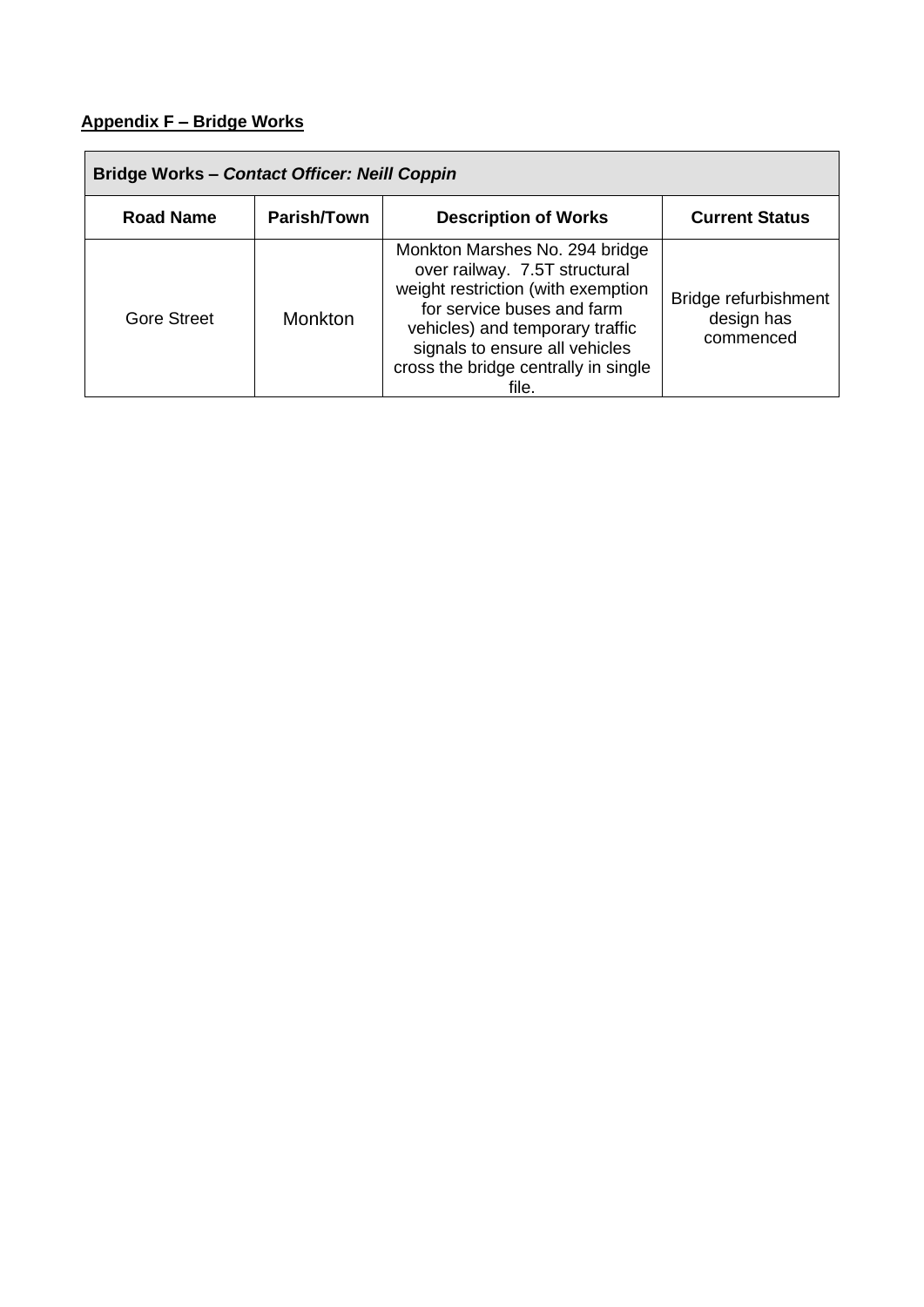### **Appendix G – Traffic Systems**

There is a programme of scheduled maintenance to refurbish life expired traffic signal equipment across the county based upon age and fault history. The delivery of these schemes is dependent upon school terms and holiday periods; local residents, businesses and schools will be informed verbally and by a letter drop of the exact dates when known.

| <b>Traffic Systems - Contact Officer: Toby Butler</b>            |  |  |  |  |  |
|------------------------------------------------------------------|--|--|--|--|--|
| <b>Description of Works</b><br><b>Current Status</b><br>Location |  |  |  |  |  |
| No planned works.                                                |  |  |  |  |  |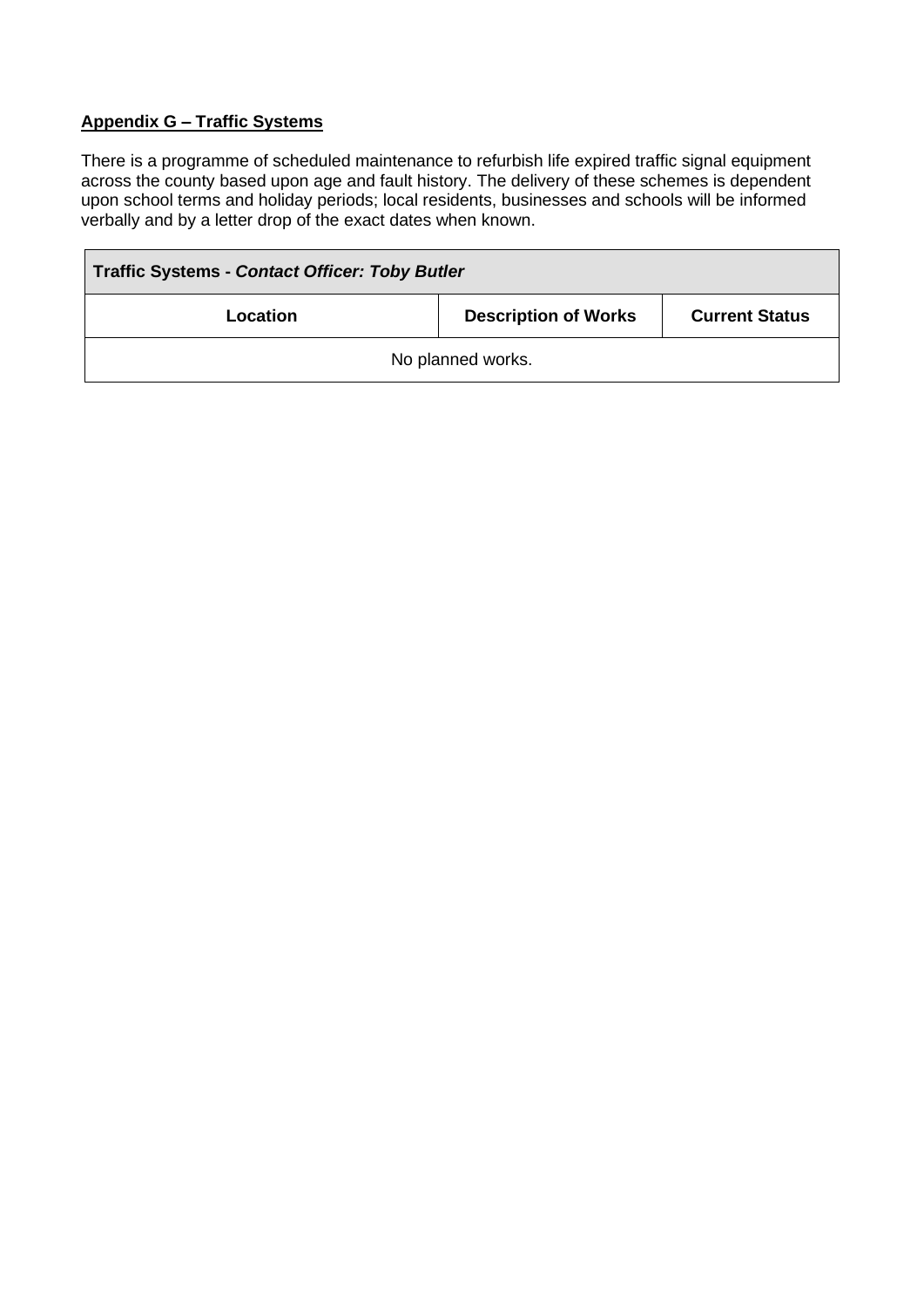#### **Appendix H - Combined Members Grant programme update**

## **Member Highway Fund programme update for the District of Thanet**

The following schemes are those, which have been approved for funding by both the relevant Member and by Simon Jones, Director of Highways, Transportation and Waste. The list only includes schemes, which are

- in design
- at consultation stage
- about to be programmed
- Recently completed on site.

The list is up to date as of 25/02/22.

The details given below are for highway projects only. This report does not detail

- Contributions Members have made to other groups such as parish councils
- highway studies
- traffic / non-motorised user surveys funded by Members.

More information on the schemes listed below can be found by contacting the District Manager for the District of Thanet.

| <b>Details of Scheme</b> | <b>Status</b> |
|--------------------------|---------------|
| None                     |               |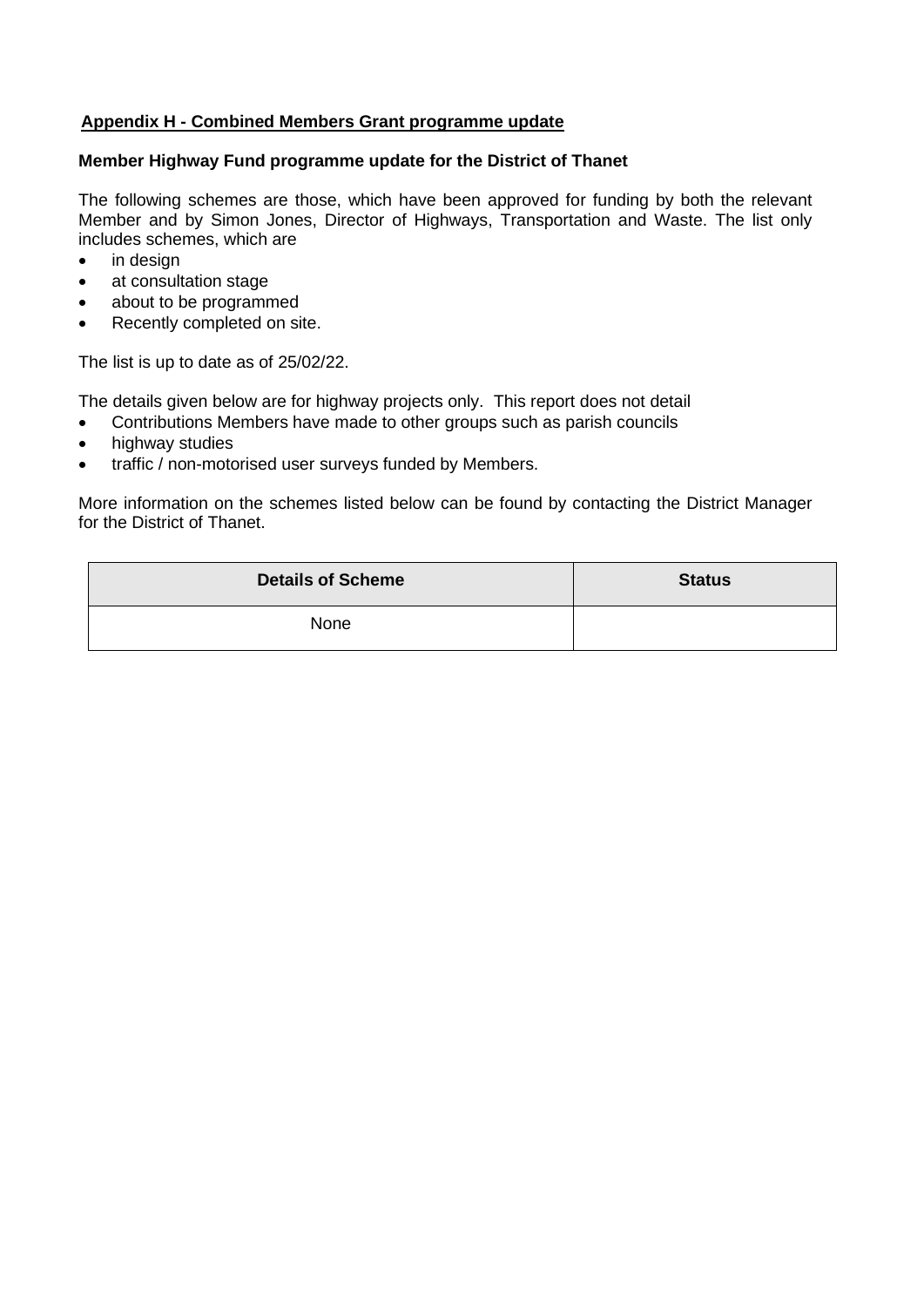## **Appendix I – Public Rights of Way**

| <b>Public Rights of Way - Contact Officer: Andrew Hutchinson</b>               |                                  |                                                                                                                |                                 |  |  |
|--------------------------------------------------------------------------------|----------------------------------|----------------------------------------------------------------------------------------------------------------|---------------------------------|--|--|
| <b>PROW No.</b>                                                                | Location                         | <b>Description of Works</b>                                                                                    | <b>Current Status</b>           |  |  |
| $TR38 -$<br><b>Between</b><br>Cheriton<br>Avenue<br>and<br>Melbourne<br>Avenue | Ramsgate                         | New path with product<br>called flexipave as existing<br>tarmac surface has been<br>lifted by large tree roots | Works out to tender             |  |  |
| TB37 -<br>between<br>Howard<br>Road and<br>Chaucer<br>Road                     | <b>Broadstairs and St Peters</b> | Pothole repairs                                                                                                | Works assigned to<br>contractor |  |  |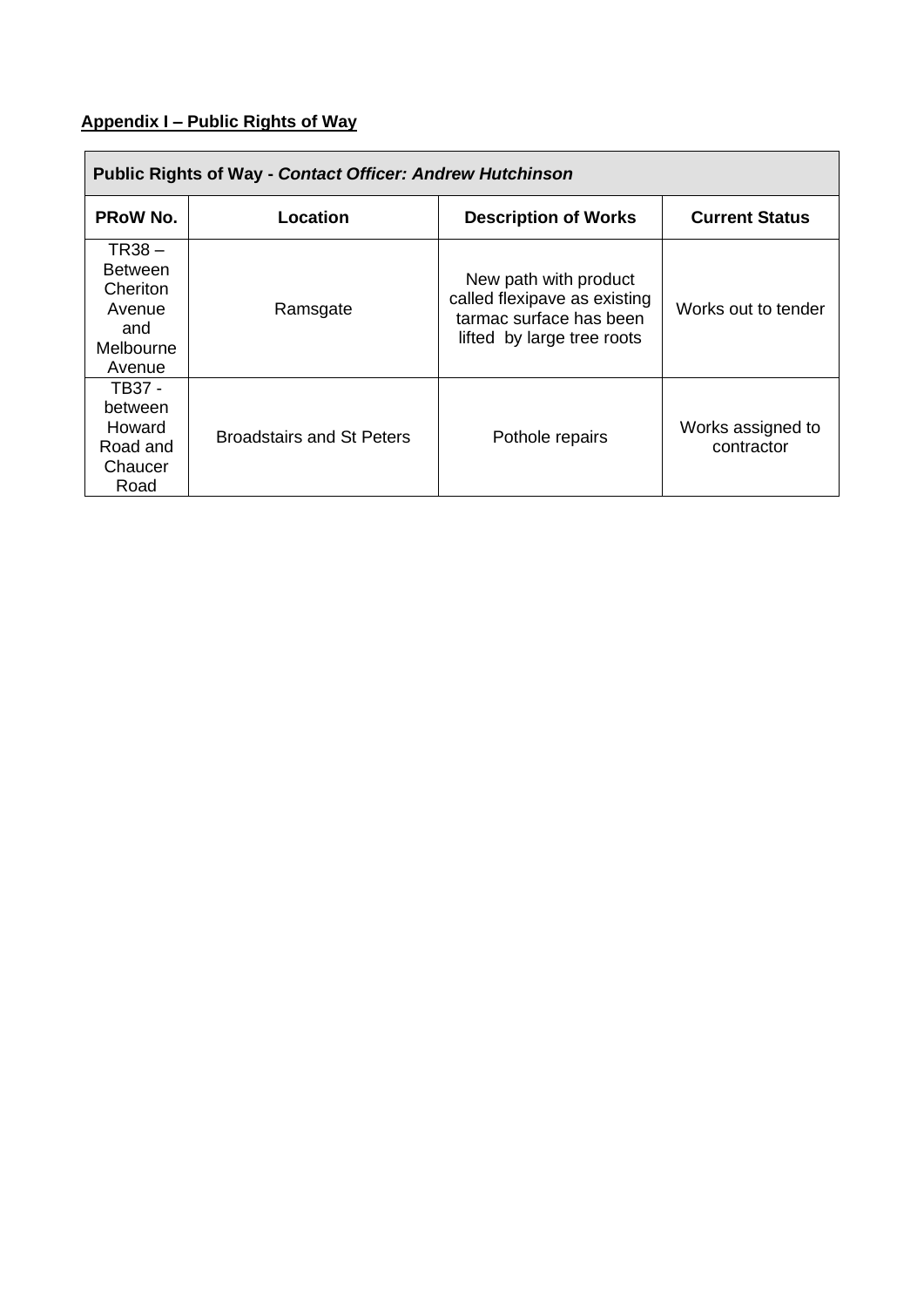## **Appendix J – Street Works**

Please note that this list is accurate at the time of running the report and is subject to cancellations and additions. Report highlighting all works in Thanet District that require road closures with a duration of 5+ days.

**For information on all In-progress and proposed works please visit: <https://one.network/>**

| <b>STREET</b>                                | <b>WORKS</b><br><b>PROMOTER</b>                                      | <b>WORKS</b><br><b>DESCRIPTION</b>                                                                                                                                                                                                                                         | <b>EST. START</b> | <b>EST. FINISH</b> |
|----------------------------------------------|----------------------------------------------------------------------|----------------------------------------------------------------------------------------------------------------------------------------------------------------------------------------------------------------------------------------------------------------------------|-------------------|--------------------|
| <b>GEORGE V</b><br>AVENUE,<br><b>MARGATE</b> | <b>SOUTHERN</b><br><b>GAS</b><br><b>NETWORKS</b><br><b>PLC</b>       | Abandon 85m of<br>8"SI, 15m of 8"CI<br>and Lay 100m of<br>180mm, Open cut<br>& Insertion, Mains<br>Connections,<br><b>Services</b><br><b>ROAD CLOSURE</b>                                                                                                                  | 15/08/2022        | 31/08/2022         |
| <b>WESTFIELD</b><br>ROAD, MARGATE            | <b>SOUTHERN</b><br><b>GAS</b><br><b>NETWORKS</b><br><b>PLC</b>       | Abandon 65m of<br>8"CI and Lay 65m<br>of 180mm, Open<br>cut & Insertion,<br><b>Mains</b><br>Connections,<br>Services.<br><b>ROAD CLOSURE</b>                                                                                                                               | 15/08/2022        | 31/08/2022         |
| <b>EFFINGHAM</b><br><b>STREET</b>            | UK POWER<br><b>NETWORKS</b><br><b>SOUTH</b><br><b>EASTERN</b>        | <b>Network</b><br><b>Operations</b><br><b>Distribution: Install</b><br>/ Replace /<br>Remove /<br><b>Disconnect</b><br>overhead service<br>lines: Install 1x<br>joint bay in<br>carriageway and<br>removal of OH<br>cables. Joint and<br>reinstate.<br><b>ROAD CLOSURE</b> | 04/04/2022        | 06/05/2022         |
| PRINCES STREET                               | <b>UK POWER</b><br><b>NETWORKS</b><br><b>SOUTH</b><br><b>EASTERN</b> | Connections<br>Projects:<br>Installation of a<br>new electricity<br>supply for a<br>customer:<br><b>ROAD CLOSURE</b>                                                                                                                                                       | 07/03/2022        | 11/03/2022         |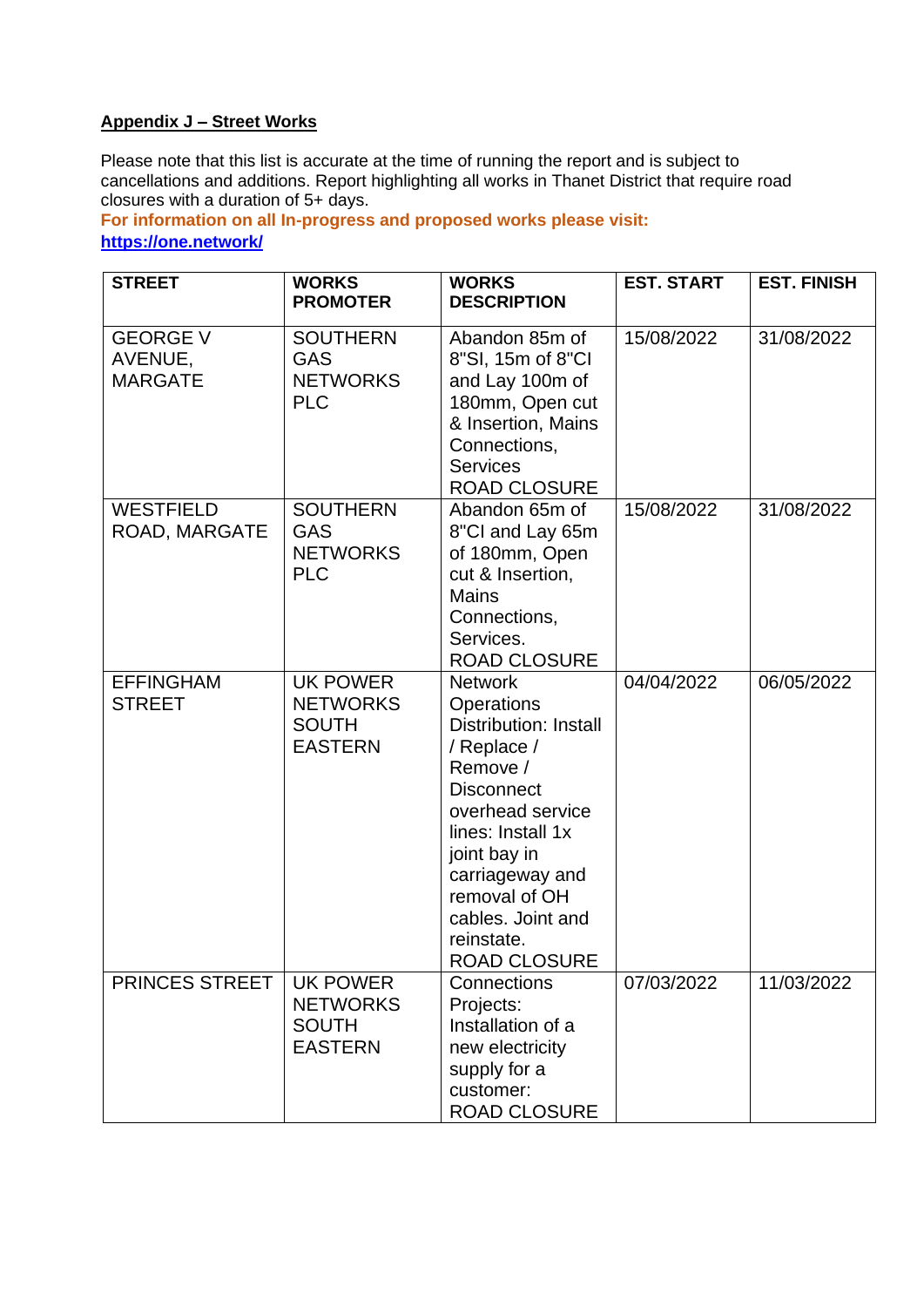| CONVENT ROAD,<br><b>BROADSTAIRS</b>             | <b>ENERGY</b><br><b>ASSETS</b><br><b>NETWORKS</b><br><b>LIMITED</b><br>(FORMERLY<br><b>UTILITY</b><br><b>DISTRIBUTION</b><br><b>NETWORKS)</b> | New LV supply for<br>New Development<br>on Convent Road<br>at site of old<br>Kingsgate College<br><b>ROAD CLOSURE</b>                         | 07/03/2022 | 11/03/2022 |
|-------------------------------------------------|-----------------------------------------------------------------------------------------------------------------------------------------------|-----------------------------------------------------------------------------------------------------------------------------------------------|------------|------------|
| HAINE ROAD,<br><b>RAMSGATE</b>                  | <b>SOUTHERN</b><br><b>WATER</b>                                                                                                               | <b>LAY COMM PIPE</b><br><b>ROAD CLOSURE</b>                                                                                                   | 07/03/2022 | 11/03/2022 |
| DANE ROAD,<br><b>MARGATE</b>                    | <b>SOUTHERN</b><br><b>GAS</b><br><b>NETWORKS</b><br><b>PLC</b>                                                                                | <b>LAY NEW</b><br><b>SERVICE FROM</b><br>F/S C/WAY TO<br>$SITE = 11M$<br><b>PUBLIC</b><br><b>ROAD CLOSURE</b>                                 | 04/04/2022 | 08/04/2022 |
| FOADS LANE,<br><b>RAMSGATE</b>                  | <b>SOUTHERN</b><br><b>WATER</b>                                                                                                               | '- COMM PIPE<br><b>REPLACE</b><br><b>ROAD CLOSURE</b>                                                                                         | 17/05/2022 | 23/05/2022 |
| <b>MILLERS LANE,</b><br><b>MONKTON</b>          | <b>SOUTHERN</b><br><b>WATER</b>                                                                                                               | <b>RENEW SV</b><br><b>ROAD CLOSURE</b>                                                                                                        | 23/03/2022 | 29/03/2022 |
| <b>BILTON SQUARE</b>                            | <b>UK POWER</b><br><b>NETWORKS</b><br><b>SOUTH</b><br><b>EASTERN</b>                                                                          | Connections<br>Projects:<br>Installation of a<br>new electricity<br>supply for a<br>customer:<br><b>ROAD CLOSURE</b>                          | 14/03/2022 | 20/03/2022 |
| EDGE END ROAD,<br><b>BROADSTAIRS</b>            | <b>SOUTHERN</b><br><b>GAS</b><br><b>NETWORKS</b><br><b>PLC</b>                                                                                | Permit for Road<br>Closure only at the<br>junction with St<br>Peters<br>Road/Broadstairs<br>Road<br><b>ROAD CLOSURE</b>                       | 22/10/2022 | 30/10/2022 |
| <b>ST PETERS</b><br>ROAD,<br><b>BROADSTAIRS</b> | <b>SOUTHERN</b><br><b>GAS</b><br><b>NETWORKS</b><br><b>PLC</b>                                                                                | Open cut<br>excavations for<br>mains connections<br>to retrieve 2 x live<br>heads with works<br>to Broadstairs<br>Road<br><b>ROAD CLOSURE</b> | 22/10/2022 | 30/10/2022 |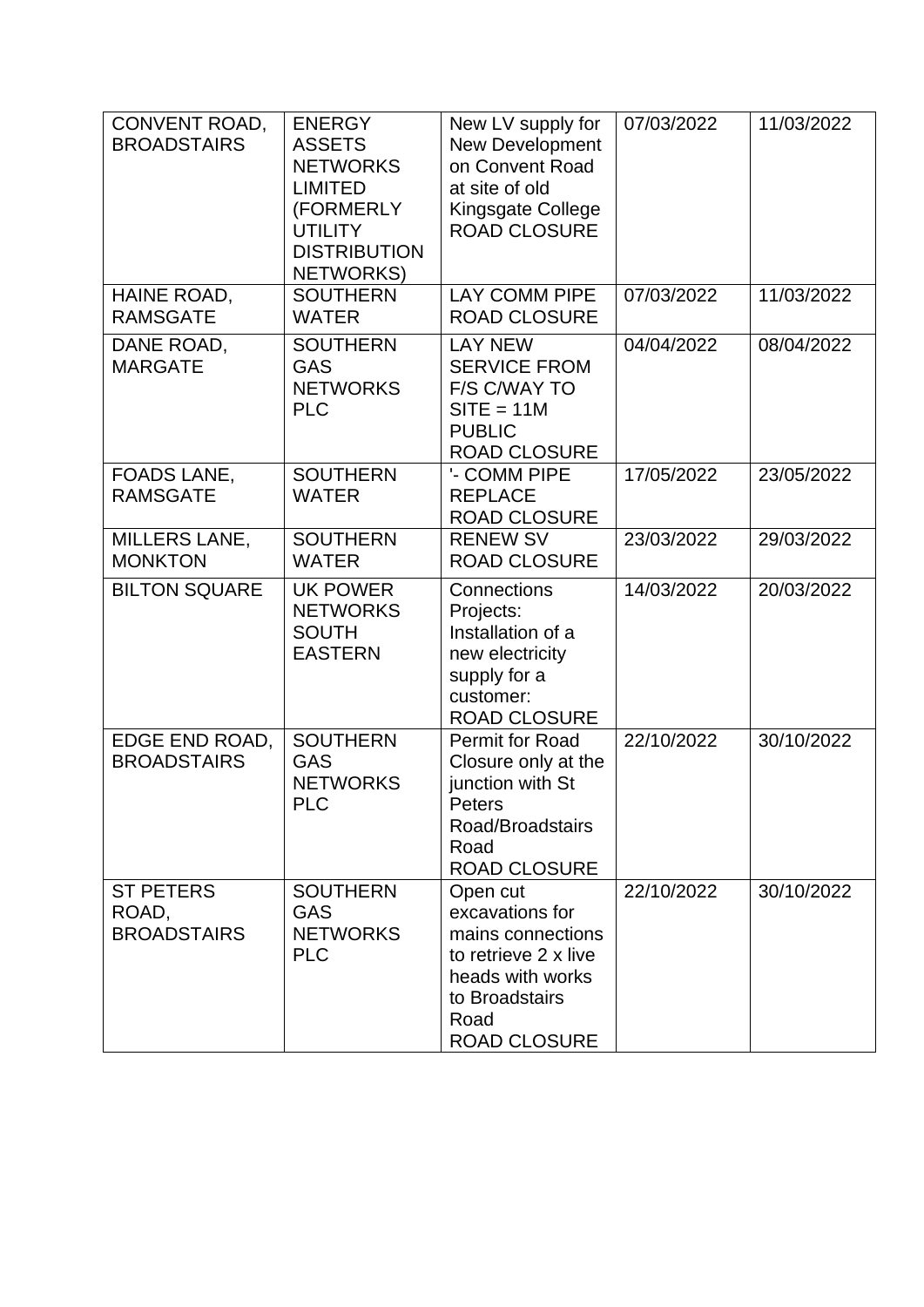| <b>BELMONT</b><br>STREET,<br><b>RAMSGATE</b> | Developer<br><b>Works</b> | Road Closure to<br>allow unloading of<br>deliveries and<br>materials with use<br>of a Crane, for the<br>purpose of<br>housing<br>development. | 21/03/2022 | 13/06/2022 |
|----------------------------------------------|---------------------------|-----------------------------------------------------------------------------------------------------------------------------------------------|------------|------------|
|                                              |                           |                                                                                                                                               |            |            |
|                                              |                           | $07:30 - 16:30$                                                                                                                               |            |            |
|                                              |                           | Monday - Friday                                                                                                                               |            |            |
|                                              |                           | <b>ROAD CLOSURE</b>                                                                                                                           |            |            |